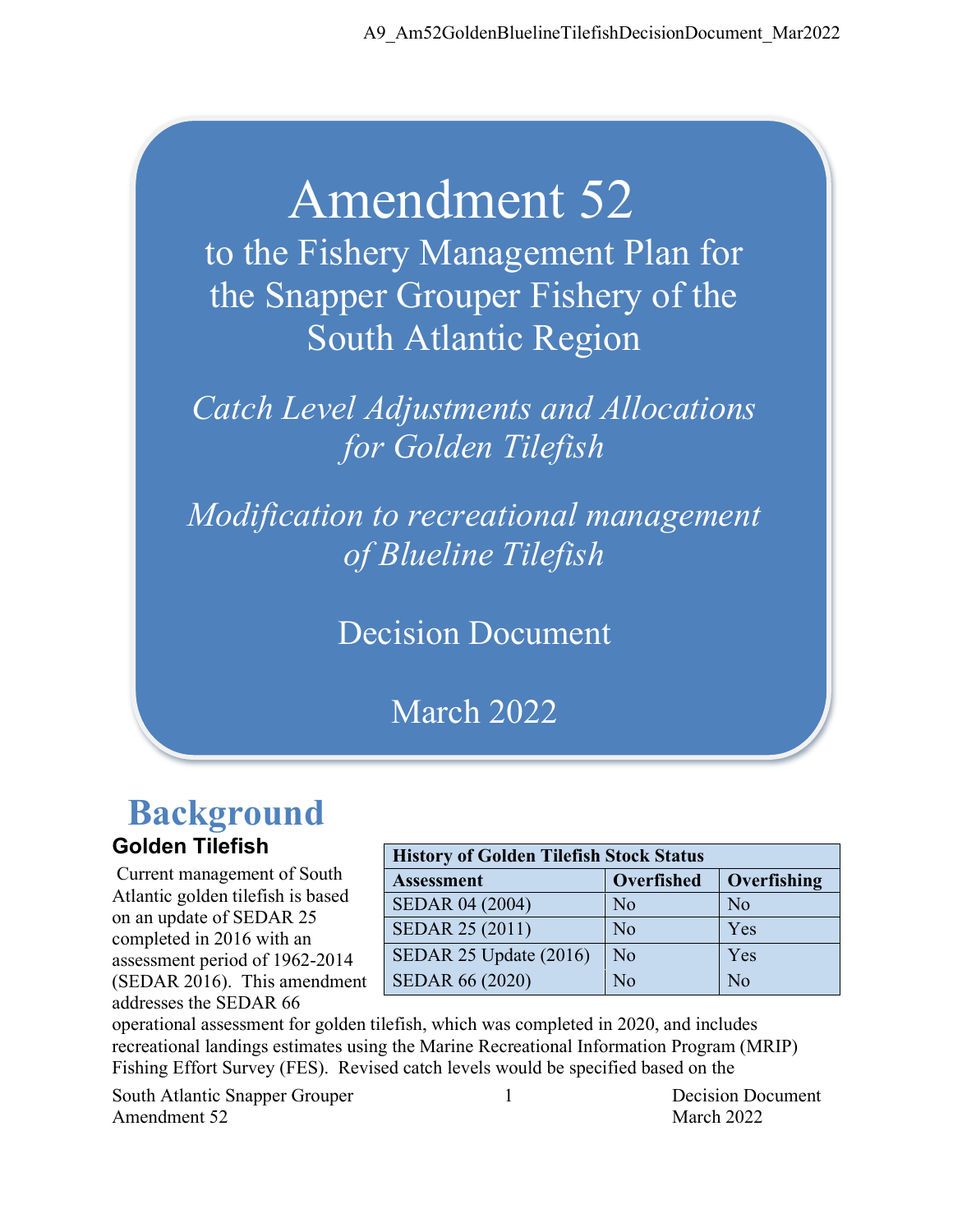Scientific and Statistical Committee (SSC)'s recommended acceptable biological catch (ABC) and this most recent assessment.

The Council received the results of the assessment and the SSC's recommendations for the overfishing limit (OFL) and ABC at their June 2021 meeting. The SSC determined the stock is no longer experiencing overfishing, but there is a high degree of uncertainty in the stock status determination since the stock is being fished at or close to maximum sustainable yield (MSY). The Council directed staff to begin work on a plan amendment to adjust catch levels based on the SSC recommendations and SEDAR 66.

An application providing an overview of the golden tilefish fishery, including management history, landings, and assessment information, can be found here: [https://safmc](https://safmc-shinyapps.shinyapps.io/SA_FisheryDataTilefish/)[shinyapps.shinyapps.io/SA\\_FisheryDataTilefish/.](https://safmc-shinyapps.shinyapps.io/SA_FisheryDataTilefish/)

## **Blueline Tilefish**

In the last six years, landings of blueline tilefish in the South Atlantic region have often exceeded the sector and total ACL, and the National Standard Guidelines contain the following language: *If the catch exceeds the ACL for a given stock, or stock complex, more than once in the last four years, the system of ACLs and AMs should be reevaluated and modified if necessary to improve its performance and effectiveness.*

The recreational sector has a four-month season, May 1 through August 31, that was established in 2015 through Amendment 32. The amendment also established a 1 fish per vessel limit during the open season. The bag limit was increased to the current 3 fish per person per day through implementation of Regulatory Amendment 25 in 2016.

The in-season recreational accountability measure currently in place is triggered when recreational landings meet, or are projected to meet, the recreational ACL. The post-season accountability measure is triggered by an overage of the recreational ACL, an overage of the total (commercial and recreational) ACL, and an overfished determination for the stock. If those criteria are met, a payback of the overage and a reduction in next year's fishing season are implemented. These accountability measures have not been triggered for blueline tilefish despite overages of the recreational ACL. The in-season AM has not been triggered due to landings estimates not being available until after the season closes. Overages of the recreational ACL have not been corrected because blueline tilefish are currently not overfished. Hence, the Council intends to re-evaluate the system of accountability measures for the recreational sector and consider modification to recreational management measures.

An application providing an overview of the blueline tilefish fishery, including management history, landings, and assessment information, can be found here: [https://safmc](https://safmc-shinyapps.shinyapps.io/SA_FisheryDataBluelineTilefish/)[shinyapps.shinyapps.io/SA\\_FisheryDataBluelineTilefish/](https://safmc-shinyapps.shinyapps.io/SA_FisheryDataBluelineTilefish/)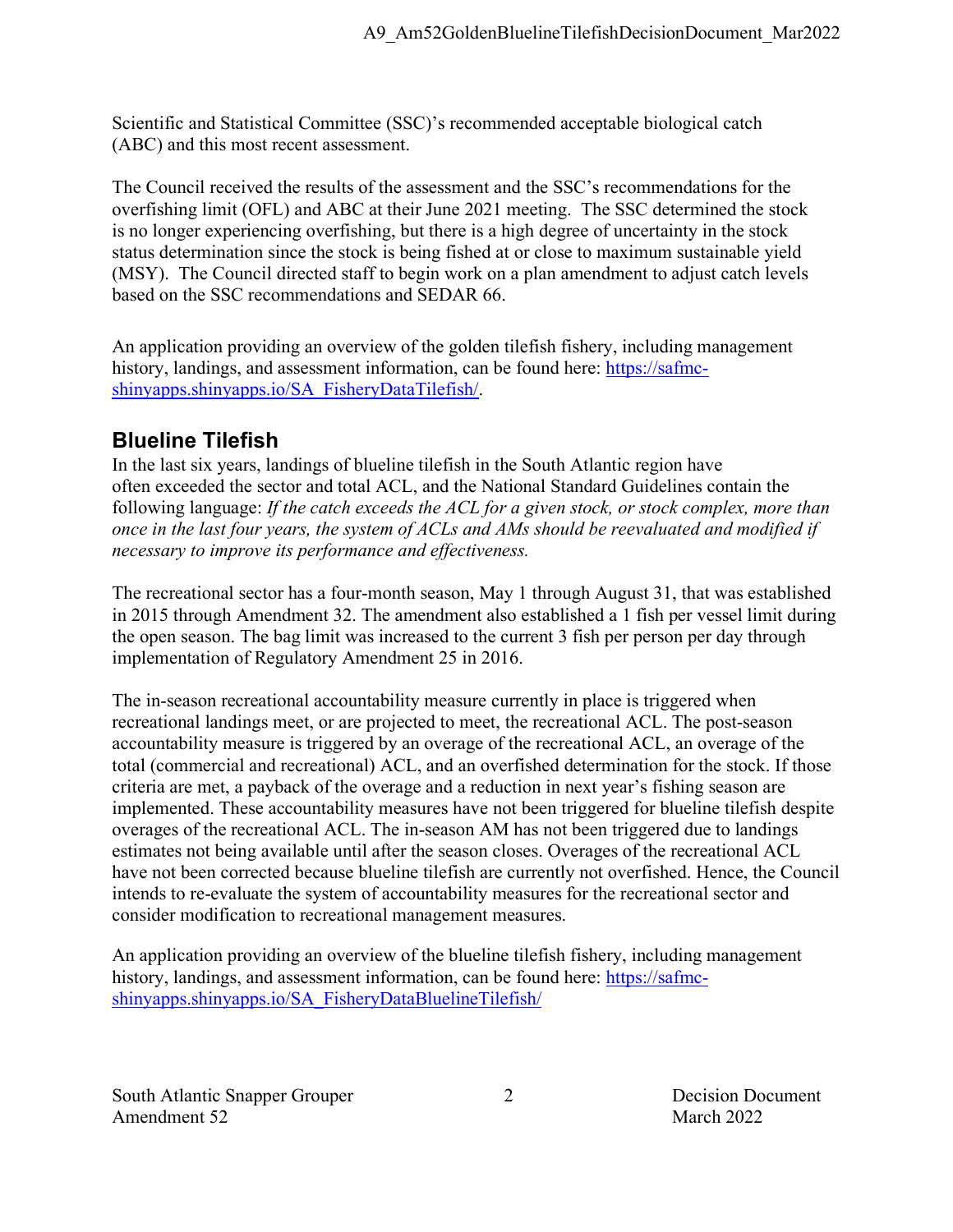## **Possible Management Actions in this amendment**

**Action 1:** Revise the golden tilefish total acceptable biological catch, total annual catch limit, and annual optimum yield (OY).

**Action 2.** Revise sector allocations and sector annual catch limits for golden tilefish.

**Action 3.** Modify golden tilefish commercial management measures.

**Action 4.** Modify golden tilefish commercial accountability measures.

**Action 5.** Modify golden tilefish recreational accountability measures.

**Action 6.** Modify blueline tilefish recreational management measures. **Action 7.** Modify blueline tilefish recreational accountability measures.

## **Objectives for this meeting**

- Review scoping comments
- Provide guidance on options for development

## **Amendment timing**

| June 2021         | Receive SSC comments and recommendations on SEDAR 66                                                                      |
|-------------------|---------------------------------------------------------------------------------------------------------------------------|
| December 2021     | Review AP comments and options paper, and approve for scoping                                                             |
| February 2022     | Conduct scoping hearings                                                                                                  |
| <b>March 2022</b> | Review scoping comments and provide guidance to staff                                                                     |
| June 2022         | Review modifications to the amendment, review AP input, select<br>preferred alternatives, and approve for public hearings |
| July/August 2022  | Conduct public hearings                                                                                                   |
| September 2022    | Review public comment and approve all actions                                                                             |
| December 2022     | Review final draft amendment and consider approval for formal review                                                      |
| 2023              | Regulations effective                                                                                                     |

## **Scoping Comments**

A scoping document and accompanying presentation were posted on the Council's website on January 18, 2022. The scoping comment period ran from January 18, 2022, through 5 PM on February 4, 2022. Comments were also received online (view comments [HERE\)](https://safmc.wufoo.com/reports/snapper-grouper-amendment-52-comment-report/). Scoping hearings for Amendment 52 were held via webinar on February 1-3, 2022.

South Atlantic Snapper Grouper 3 Decision Document Amendment 52 March 2022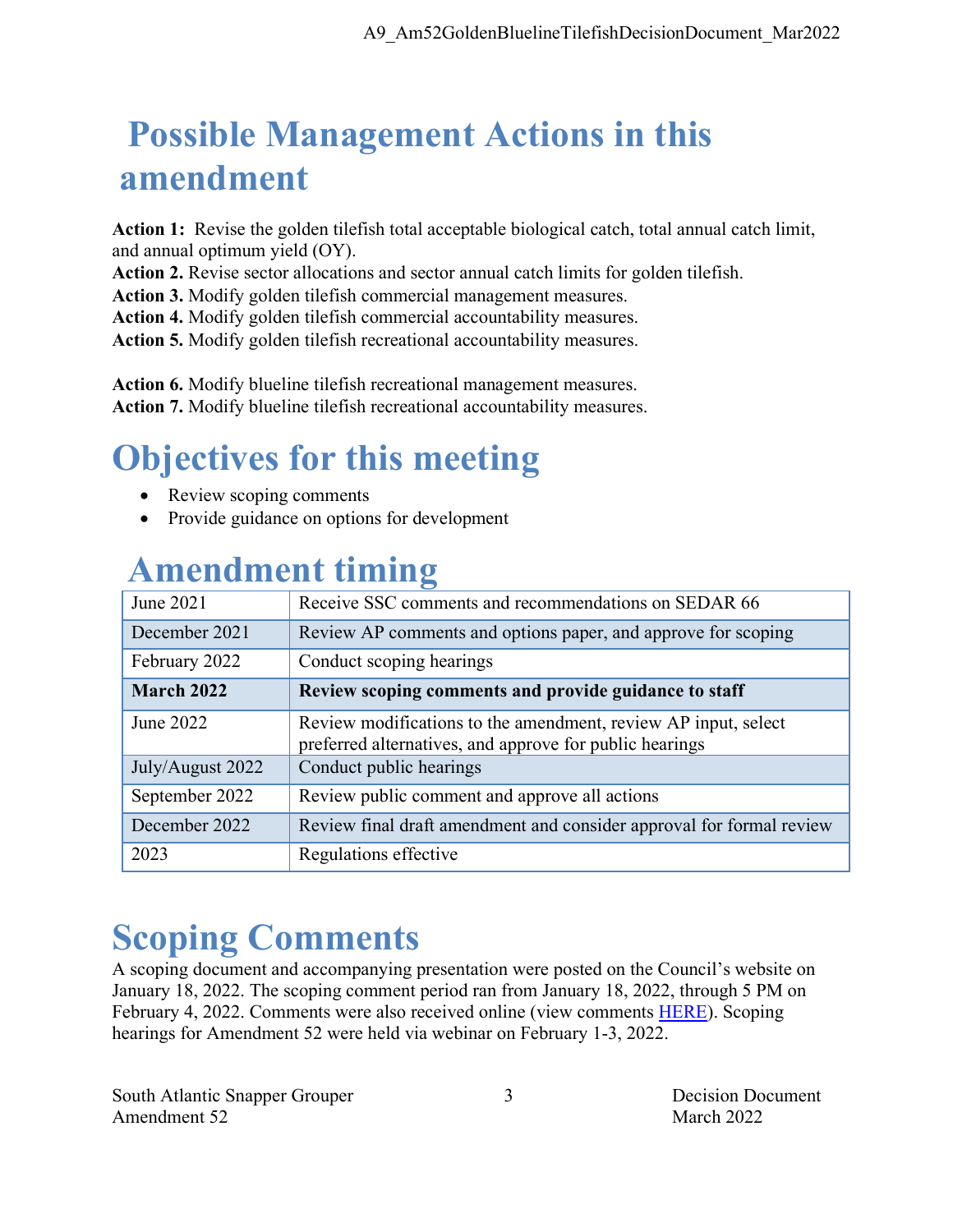#### **Summary of scoping comments on golden tilefish:**

- A number of commentors supported changing the commercial golden tilefish longline season to spread out the catch and not flood the market.
- One commentor noted that opening the commercial fishery in January, during the roughest time, causes a rush to catch fish as fast as possible forcing boats to fish in potentially hazardous weather conditions.
- Commentors generally support revision and increase of golden tilefish ACL.
- A couple commenters supported retaining the current allocation for golden tilefish of 97% commercial 3% recreational.
- Multiple commentors supported the golden tilefish longline sector getting together to discuss a better way to manage this derby fishery, to increase economic value of harvest and professionalize the fishery, and ways to improve safety in the fishery.
- One commentor supported considering a golden tilefish hook and line endorsement since the portion of the commercial ACL allocated to that gear is being caught quicker each year.
- One commentor noted changing the start of the commercial sector seasons for golden tilefish would work for some fishermen but not others.
- One commentor supported increasing the commercial ACL considering the fishery off South Carolina and Cape Canaveral appears to be very healthy with fishermen seeing larges, jumbos, smalls, mediums all mixed together.
- One commentor supports raising the golden tilefish allowable catch considering that off South Carolina frequently catch their trip limit every time.
- One commentor made the following recommendations:
	- o use the current formulas to recalculate allocations and implement the conversion at the same time the quotas are updated based on MRIP FES.
	- o automate conversions of allocations from MRIP's CHTS currency to MRIP FES during the process to update quotas based on MRIP FES so that status quo in terms of who caches what is maintained as catch levels are updated.
	- o if the Council wants to go through an allocation review process using the decision tree that is under development, then they would have time to do that and carefully consider if and how to reallocate.
	- o look at ways to improve our recreational data and ways to reduce dead discards.
- One commentor recommended looking into other methods for estimating recreational catch that are more effective at accounting for deepwater species.

#### **Summary of scoping comments on blueline tilefish:**

- One commentor recommended the following:
	- o manage blueline tilefish to avoid closures so regulatory discards are kept to a minimum.
	- o reduce either the recreational bag limit or season to constrain the harvest of blueline tilefish and constrain that catch to their ACL and so they don't get a chance to fish the scientific uncertainty placed by the SSC.

South Atlantic Snapper Grouper 4 1999 Decision Document Amendment 52 March 2022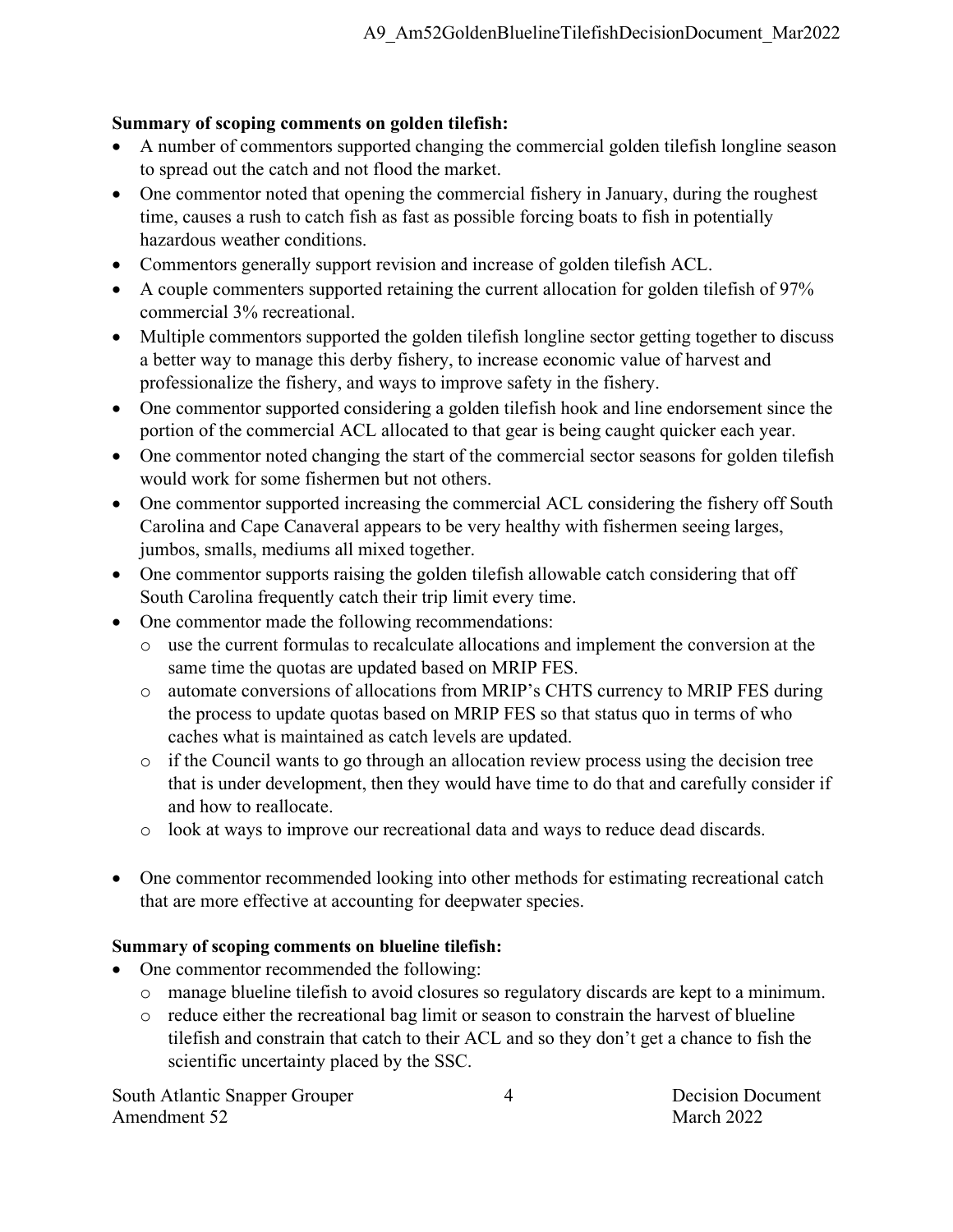- o the Council or SERO demonstrate where these species occur together; just because fishermen go somewhere to catch a snowy grouper and go somewhere to catch blueline tilefish it does not necessarily mean you catch them together.
- o look at all available recreational landings and the for-hire e-logbook reports since 2016 to help guide the reduction in the bag limit and or season since blueline tilefish ACL was exceeded in 5 of last 6 years harvesting the buffer between ABC and OFL.
- o SERO/RA has the authority and needs to constrain catch now until the Council action can be implemented in 2023 considering blueline tilefish OFL was exceeded in 3 years since 2016 and actions have hurt commercial fishermen north of Cape Hatteras where there is no bycatch.
- One commentor supported putting in limitations to prevent recreational blueline tilefish ACL overages; better tracking of the recreational fishery. He stated the market needs a reliable source of blueline tilefish, which is more affordable than grouper and one of the few fish you can depend on during summertime.
- One commentor recommended there be a very limited recreational blueline tilefish season and accountability measures that take into account all deepwater species being managed and discards.
- A number of commentors noted the recreational blueline tilefish overages in recent years were unacceptable and the fishery needs to be held to the ACL to maintain a healthy stock.
- One commentor noted that Florida already changed their recreational blueline tilefish regulations in state waters to be consistent with federal waters which should address overages that might have been attributed to what was coming out of Florida.
- One commentor recommended determining what is driving trends in fisheries and changes in the way fish are being caught and geographic shifts with fish showing up in difference places than they had in the past.

## **Draft Purpose and Need Statements**

**Purpose:** The purpose is to revise the acceptable biological catch, annual optimum yield, total annual catch limit and sector allocations for golden tilefish based on the most recent stock assessment. Additionally, the purpose is to consider modifications to management measures and accountability measures for golden tilefish and blueline tilefish.

**Need:** The need is to achieve optimum yield while balancing biological, social and economic impacts.

COMMITTEE ACTION: REVIEW AND MODIFY AS NEEDED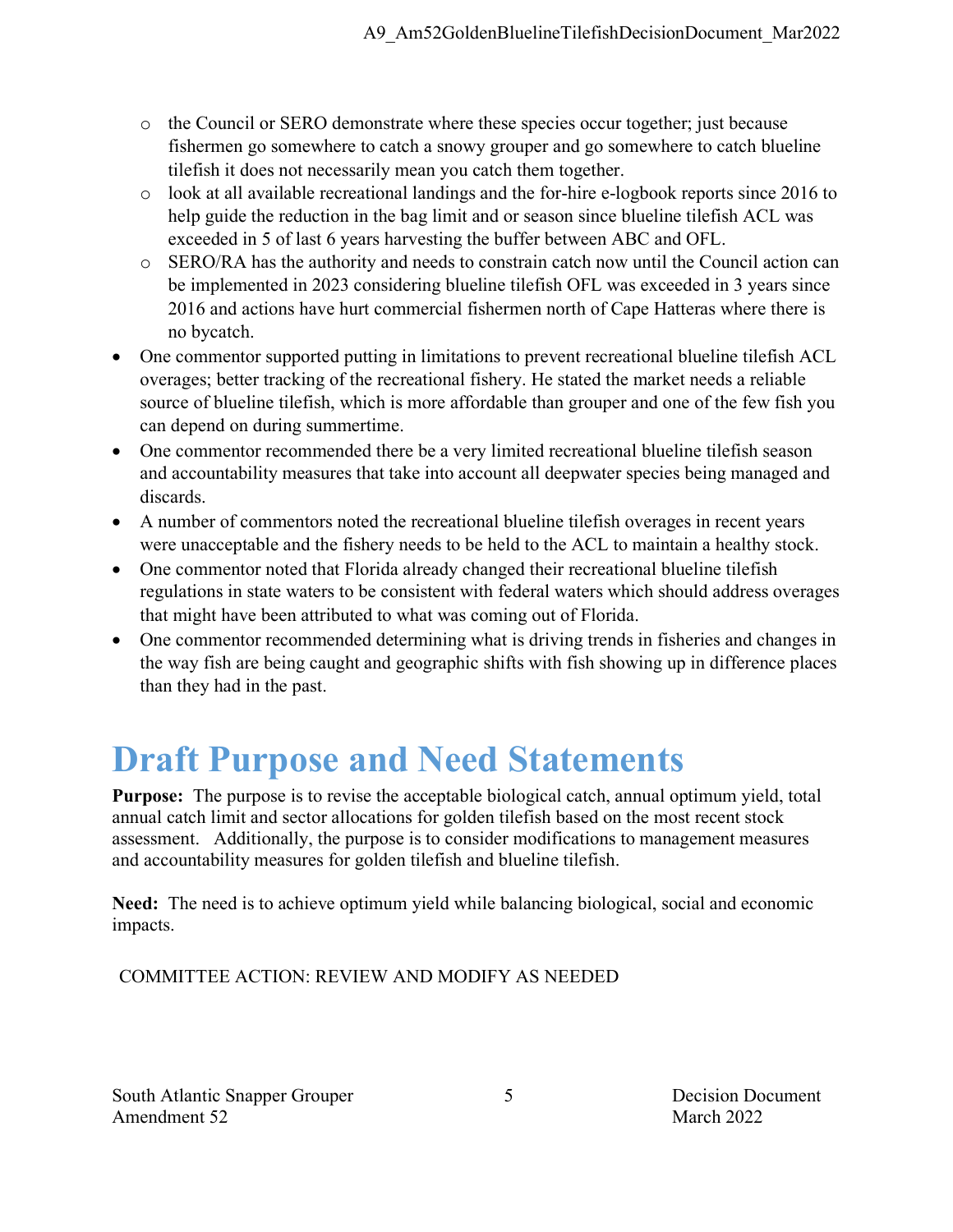## **Acceptable Biological Catch and Overfishing Limit for Golden Tilefish**

The SSC reviewed the golden tilefish stock assessment (SEDAR 66 2020) at their April/May 2021 meeting. The SSC found that the assessment addressed the terms of reference appropriately, was conducted using the best scientific information available, was adequate for determining stock status and supporting fishing level recommendations and addressed uncertainty consistent with expectations and available information. The SSC applied the ABC Control Rule and recommended ABCs and OFLs for golden tilefish (Table 1).

Recommendations were in total removals and were adjusted for discards so they are expressed in landings.

**Table 1**. South Atlantic golden tilefish OFL and ABC recommendations in pounds gutted weight (lbs gw) and numbers of fish (Source: SSC Report May 2021). Note: Any changes to catch levels would be effective in 2023 and the 2026 level would remain in place until modified.

| <b>OFL RECOMMENDATIONS</b> |                            |                   |  |  |  |
|----------------------------|----------------------------|-------------------|--|--|--|
|                            | Landings                   | Landings          |  |  |  |
| Year                       | (lbs gw)                   | (numbers of fish) |  |  |  |
| 2022                       | 573,000                    | 70,000            |  |  |  |
| 2023                       | 562,000                    | 69,000            |  |  |  |
| 2024                       | 552,000                    | 68,000            |  |  |  |
| 2025                       | 543,000                    | 67,000            |  |  |  |
| $2026+$                    | 535,000                    | 66,000            |  |  |  |
|                            | <b>ABC RECOMMENDATIONS</b> |                   |  |  |  |
| Year                       | Landings                   | Landings          |  |  |  |
|                            | (lbs gw)                   | (numbers of fish) |  |  |  |
| 2022                       | 418,000                    | 51,000            |  |  |  |
| 2023                       | 435,000                    | 53,000            |  |  |  |
| 2024                       | 448,000                    | 54,000            |  |  |  |
| 2025                       | 458,000                    | 55,000            |  |  |  |
| $2026+$                    | 466,000                    | 56,000            |  |  |  |

South Atlantic Snapper Grouper 6 6 Decision Document Amendment 52 March 2022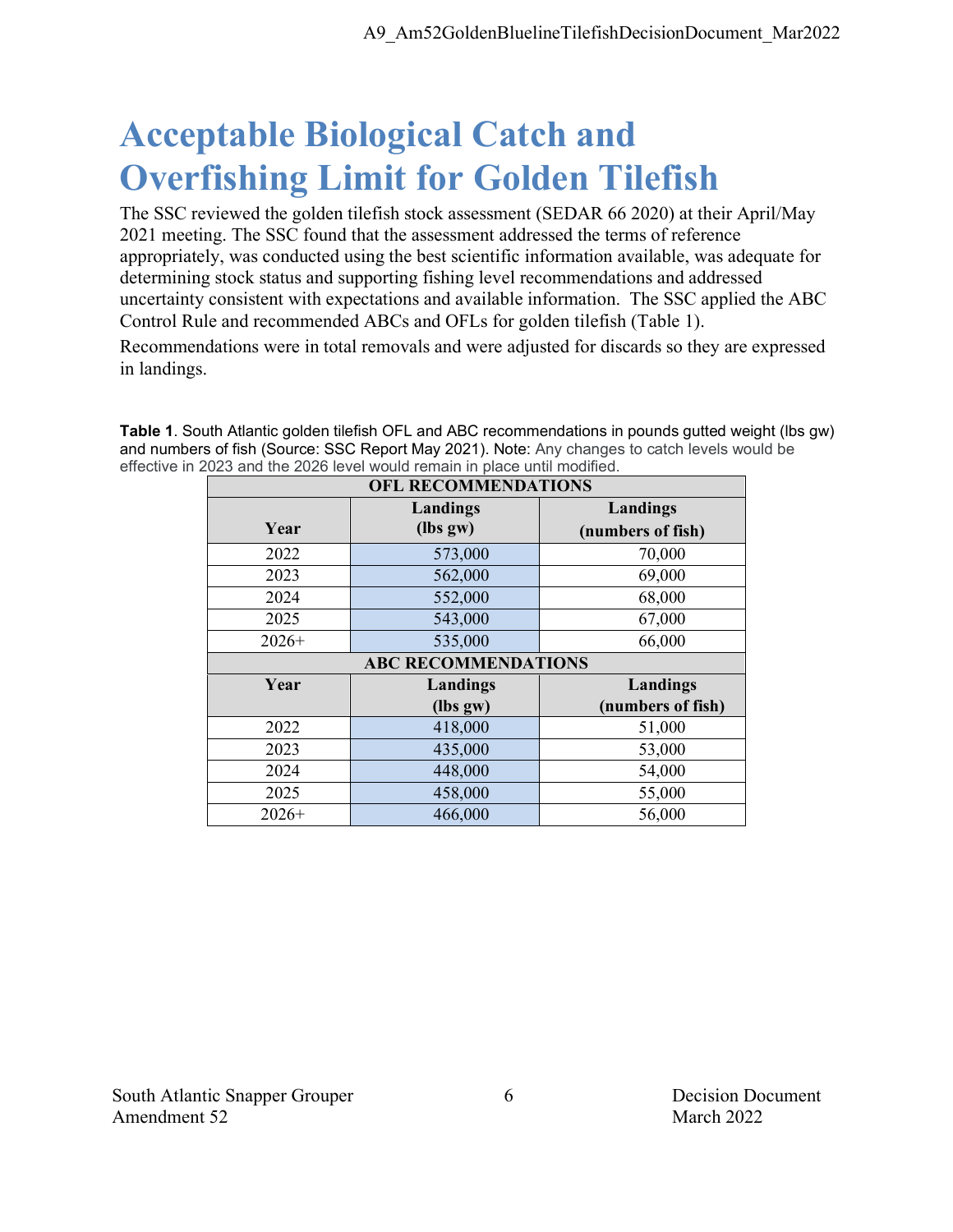## **Options for Proposed Actions**

### **Action 1: Revise the golden tilefish acceptable biological catch, total annual catch limit, and annual optimum yield (OY)**

**Purpose of Action:** The SSC recommended a new ABC based on results of SEDAR 66 (2020), and the ABC, total ACL and annual OY must be adjusted accordingly. The ABC cannot be set above the SSC's recommended ABC.

**Option 1:** (No Action.) The total annual catch limit and annual optimum yield for golden tilefish are equal to the current acceptable biological catch (342,000 lbs gutted weight). The current acceptable biological catch is inclusive of recreational estimates from the Marine Recreational Information Program's Coastal Household Telephone Survey.

**Option 2:** Revise the acceptable biological catch and set it equal to the most recent recommendation from the of the Scientific and Statistical Committee. Revise the total annual catch limit and annual optimum yield for golden tilefish and set them equal to the recommended acceptable biological catch. The 2026 acceptable biological catch, total annual catch limit, and annual optimum yield would remain in place after 2026 until modified. The recommended acceptable biological catch is inclusive of recreational estimates from the Marine Recreational Information Program's Fishing Effort Survey.

|         | <b>ABC</b> (lbs | <b>Annual OY</b> | <b>Total ACL</b> |
|---------|-----------------|------------------|------------------|
| Year    | ww)             | (lbs ww)         | (lbs ww)         |
| 2022    | 418,000         | 418,000          | 418,000          |
| 2023    | 435,000         | 435,000          | 435,000          |
| 2024    | 448,000         | 448,000          | 448,000          |
| 2025    | 458,000         | 458,000          | 458,000          |
| $2026+$ | 466,000         | 466,000          | 466,000          |

**Option 3:** Revise the acceptable biological catch and set it equal to the most recent recommendation from the Scientific and Statistical Committee. Revise the total annual catch limit and annual optimum yield for golden tilefish and set them equal to 95% of the recommended acceptable biological catch. The 2026 acceptable biological catch, total annual catch limit, and annual optimum yield would remain in place after 2026 until modified. The recommended acceptable biological catch is inclusive of recreational estimates from the Marine Recreational Information Program's Fishing Effort Survey.

| Year | $ABC$ (lbs<br>ww) | <b>Annual OY</b><br>(lbs ww) | <b>Total ACL</b><br>(lbs ww) |
|------|-------------------|------------------------------|------------------------------|
| 2022 | 418,000           | 397,000                      | 397,000                      |
| 2023 | 435,000           | 413,250                      | 413,250                      |
| 2024 | 448,000           | 425,600                      | 425,600                      |

South Atlantic Snapper Grouper 7 2008 7 Decision Document Amendment 52 March 2022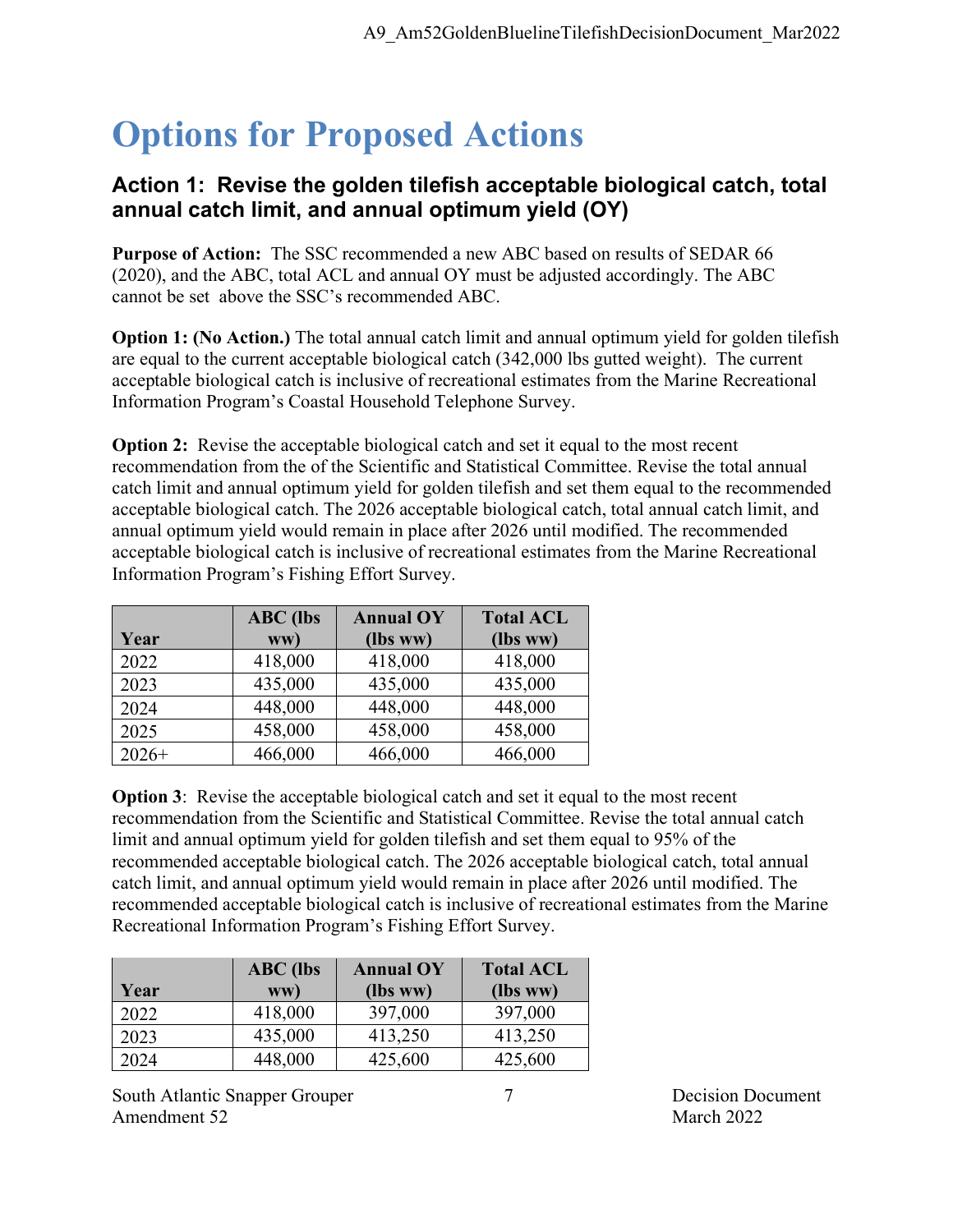| Year    | $ABC$ (lbs<br>WW) | <b>Annual OY</b><br>(lbs ww) | <b>Total ACL</b><br>(lbs ww) |
|---------|-------------------|------------------------------|------------------------------|
| 2025    | 458,000           | 435,100                      | 435,100                      |
| $2026+$ | 466,000           | 442,700                      | 442,700                      |

**Option 4.** Revise the acceptable biological catch and set it equal to the most recent recommendation from the Scientific and Statistical Committee. Revise the total annual catch limit and annual optimum yield for golden tilefish and set them equal to 90% of the recommended acceptable biological catch. The 2026 acceptable biological catch, total annual catch limit, and annual optimum yield would remain in place after 2026 until modified. The recommended acceptable biological catch is inclusive of recreational estimates from the Marine Recreational Information Program's Fishing Effort Survey.

|         | <b>ABC</b> (lbs | <b>Annual OY</b> | <b>Total ACL</b> |
|---------|-----------------|------------------|------------------|
| Year    | ww)             | (lbs ww)         | (lbs ww)         |
| 2022    | 418,000         | 376,000          | 376,000          |
| 2023    | 435,000         | 391,500          | 391,500          |
| 2024    | 448,000         | 403,200          | 403,200          |
| 2025    | 458,000         | 412,200          | 412,200          |
| $2026+$ | 466,000         | 419,400          | 419,400          |

## **Discussion:**

- Per the guidance provided at 50 CFR  $\S 600.310(f)(4)(iv)$ , the Council has chosen to specify optimum yield (OY) for golden tilefish on an annual basis and set it equal to the total ACL.
- SEDAR 66 included landings data using the Marine Recreational Information Program (MRIP) Fishing Effort Survey (FES). A new ACL would be specified based on the SSC's recommended ABCs and the most recent assessment.

## **Committee Action:**

REVIEW RANGE OF OPTIONS UNDER ACTION 1 AND SELECT A PREFERRED TO FACILITATE FURTHER ANALYSIS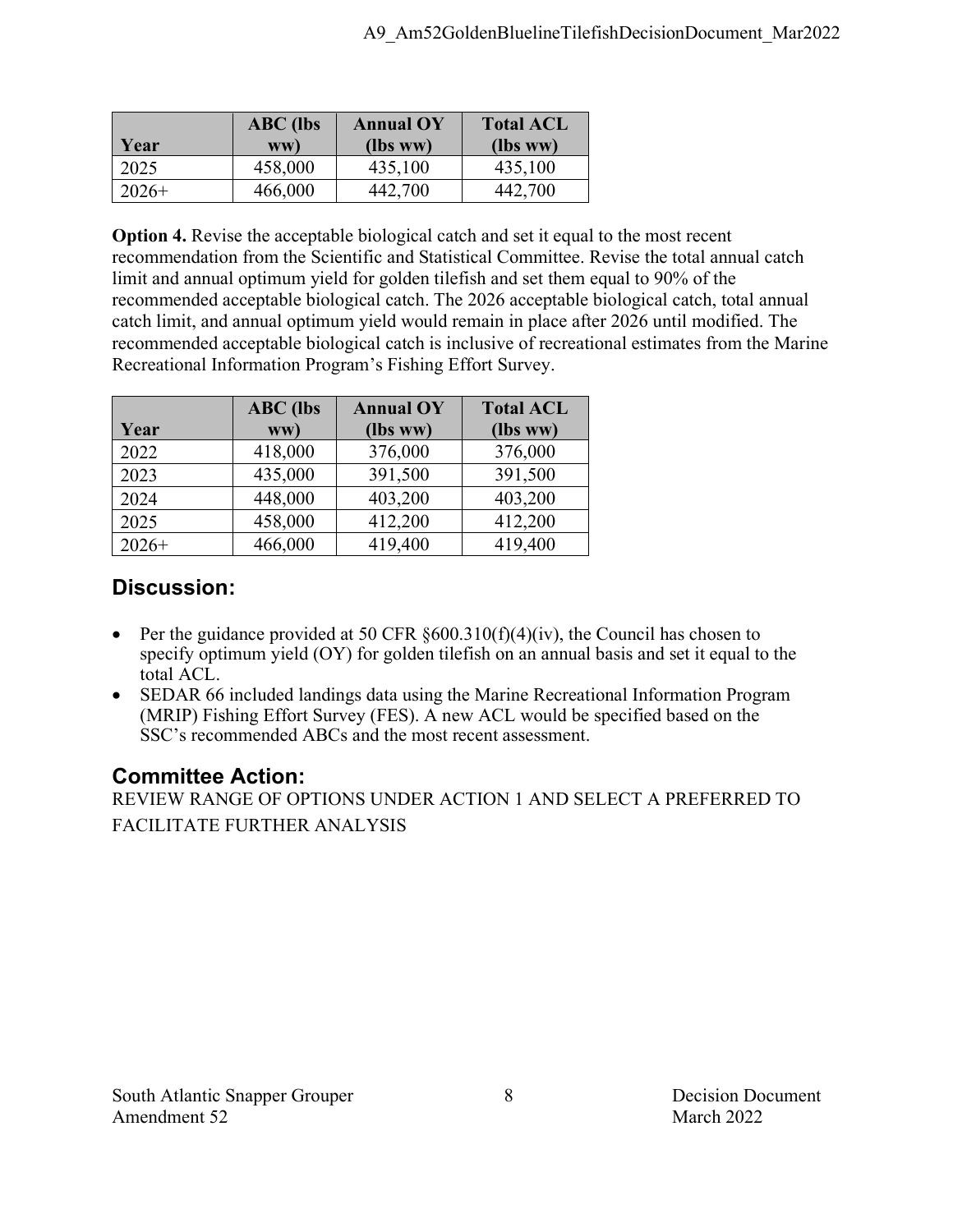### **Action 2. Revise sector allocations and sector annual catch limits for golden tilefish**

**Purpose of Action:** Sector allocations need to be revised due to the updated total ACL and the change to MRIP FES data.

**Option 1: (No Action).** Retain the current recreational sector and commercial sector allocations as 3.00% and 97.00%, respectively, of the revised total annual catch limit for golden tilefish.

**Tables 2-4** present ACLs based on **Total ACL= recommended ABC, Total ACL=95% recommended ABC, and Total ACL=90% recommended ABC under current allocation percentages (97% commercial sector and 3% recreational).** Within the commercial sector 25% is allocated to hook and line (HL) sector and 75% to the longline (LL) sector. Recreational ACL in numbers of fish is based on conversion (4.430052 lbs/fish) used in Regulatory Amendment 28 (2012).

| Year    | <b>Total</b><br>$ACL=$ | <b>Commercial ACL (lbs gw)</b> | <b>Recreational ACL</b><br>(numbers of fish) |         |                   |
|---------|------------------------|--------------------------------|----------------------------------------------|---------|-------------------|
|         | <b>ABC</b>             | <b>Total</b>                   | HL(25%)                                      | LL(75%) | (3% of Total ACL) |
| 2022    | 418,000                | 405,460                        | 101,365                                      | 304,095 | 2,831             |
| 2023    | 435,000                | 421,950                        | 105488                                       | 316,462 | 2,946             |
| 2024    | 448,000                | 434,560                        | 108,640                                      | 325,920 | 3,034             |
| 2025    | 458,000                | 444,260                        | 111,065                                      | 333,195 | 3,102             |
| $2026+$ | 466,000                | 452,020                        | 113,005                                      | 339,015 | 3,156             |

**Table 2.** Sector ACLs based on Total **ACL=ABC** with 97% of the annual catch limit to the commercial sector and 3% to the recreational sector.

**Table 3.** Sector ACLs based on Total **ACL=95% ABC** with 97% of the annual catch limit to the commercial sector and 3% to the recreational sector.

| Year | <b>Total</b><br>$ACL =$ |              | <b>Commercial ACL (lbs gw)</b><br>(97% of Total ACL) | <b>Recreational ACL</b><br>(numbers of fish) |                   |
|------|-------------------------|--------------|------------------------------------------------------|----------------------------------------------|-------------------|
|      | 95%<br><b>ABC</b>       | <b>Total</b> | HL(25%)                                              | LL(75%)                                      | (3% of Total ACL) |
| 2022 | 397,100                 | 385,187      | 99,275                                               | 297,825                                      | 2,689             |
| 2023 | 413,250                 | 400,852      | 103,313                                              | 309,937                                      | 2,799             |
| 2024 | 425,600                 | 412,832      | 106,400                                              | 319,200                                      | 2,882             |

South Atlantic Snapper Grouper 9 9 Decision Document Amendment 52 March 2022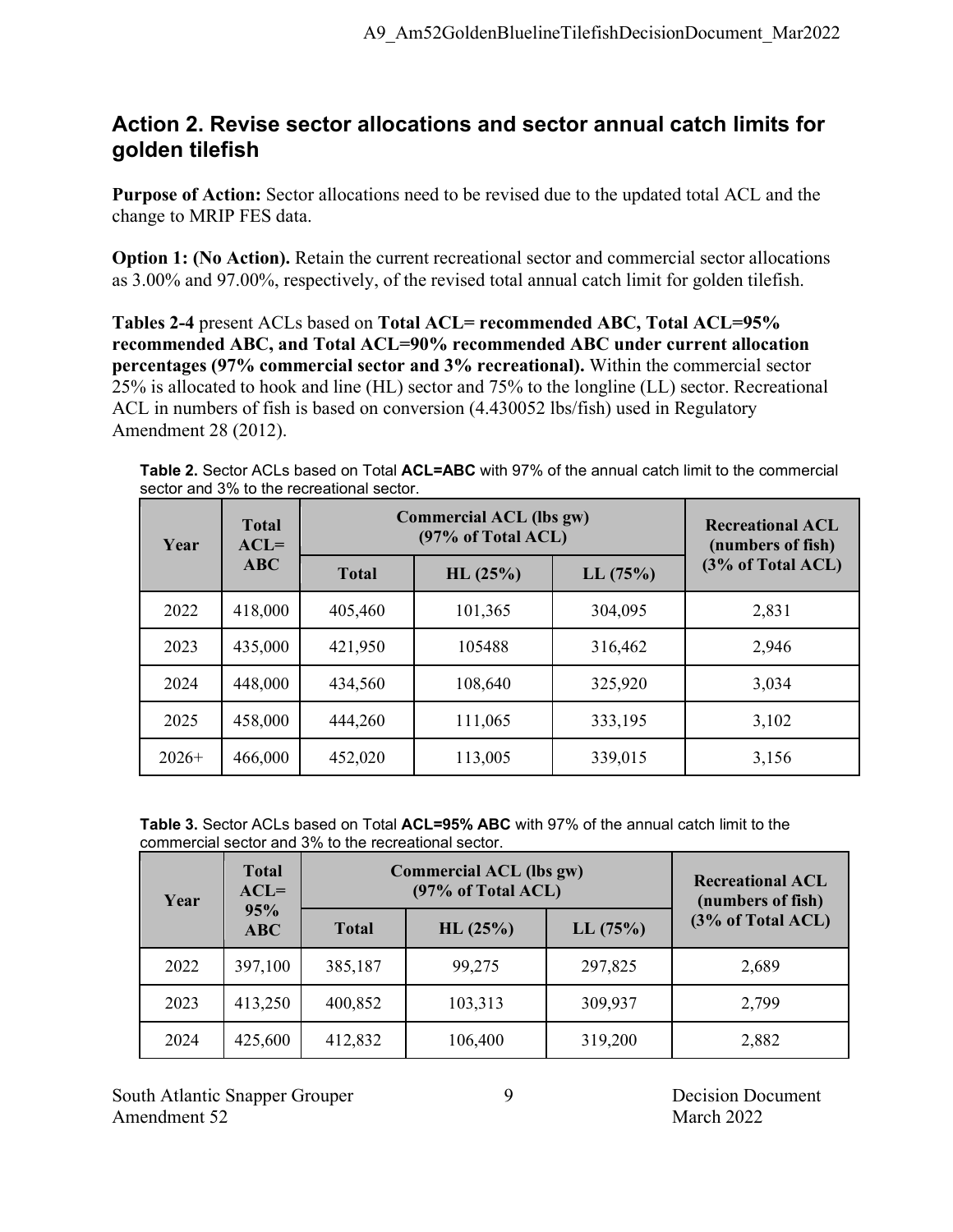| 2025    | 435,100 | 422,047 | 108,775 | 326,325 | 2,946 |
|---------|---------|---------|---------|---------|-------|
| $2026+$ | 442,700 | 429,419 | 110,675 | 332,025 | 2,998 |

**Table 4.** Sector ACLs based on Total **ACL=90% ABC** with 97% of the annual catch limit to the commercial sector and 3% to the recreational sector.

| Year    | <b>Total</b><br>$ACL=90$ | <b>Commercial ACL (lbs gw)</b><br>(97% of Total ACL) |         |         | <b>Recreational ACL</b><br>(numbers of fish) |
|---------|--------------------------|------------------------------------------------------|---------|---------|----------------------------------------------|
|         | % ABC                    | <b>Total</b>                                         | HL(25%) | LL(75%) | (3% of Total ACL)                            |
| 2022    | 376,200                  | 364,914                                              | 91,229  | 273,686 | 2,548                                        |
| 2023    | 391,500                  | 379,755                                              | 94,939  | 284,816 | 2,651                                        |
| 2024    | 403,200                  | 391,104                                              | 97,776  | 293,328 | 2,730                                        |
| 2025    | 412,200                  | 399,834                                              | 99,958  | 299,876 | 2,791                                        |
| $2026+$ | 419,400                  | 406,818                                              | 101,704 | 305,114 | 2,840                                        |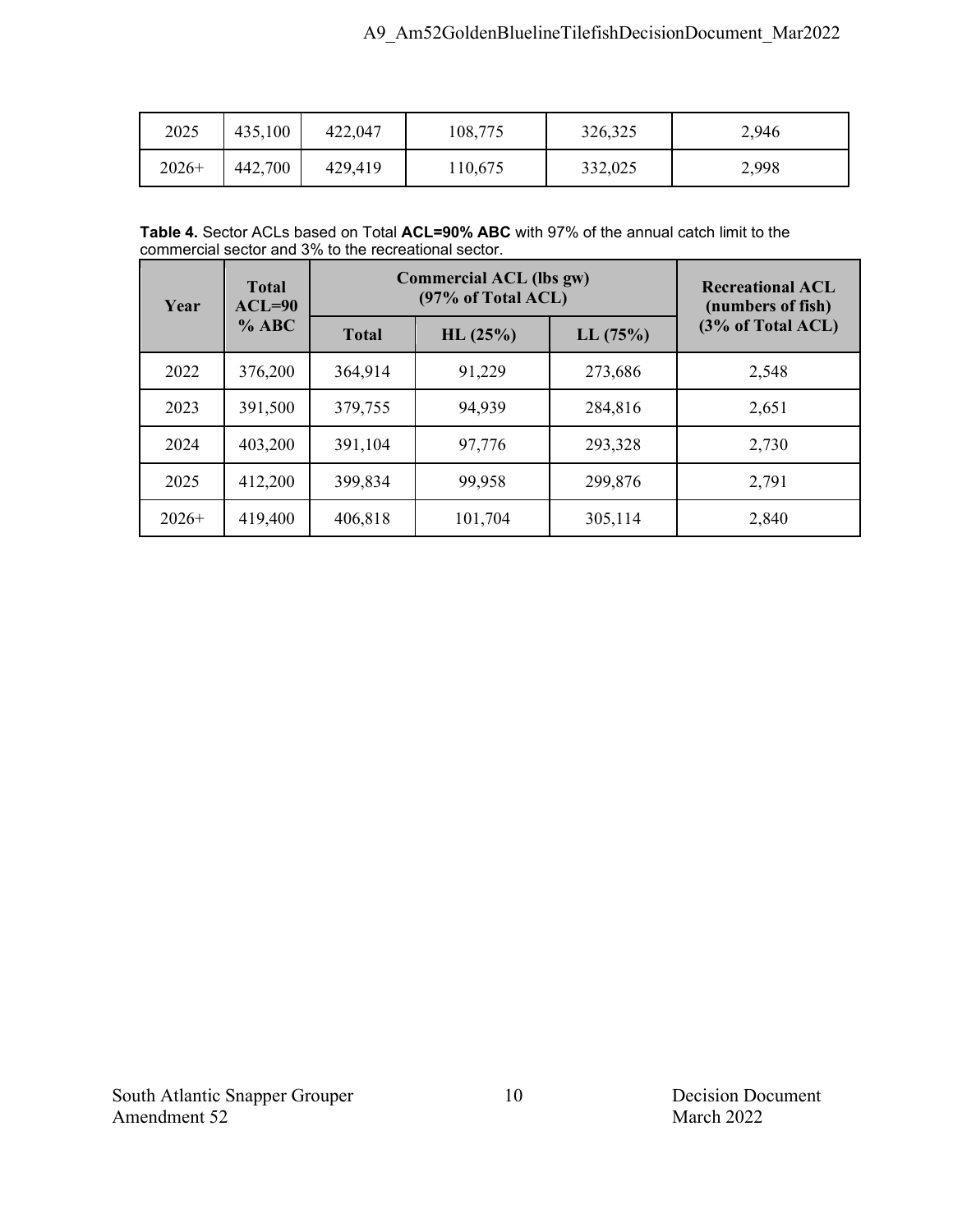**Option 2:** Allocate 96.70% of the revised total annual catch limit for golden tilefish to the commercial sector and 3.30% of the revised total annual catch limit for golden tilefish to the recreational sector.

**Tables 5-7** present ACLs based on **Total ACL= recommended ABC, Total ACL=95% recommended ABC, and Total ACL=90% recommended ABC under current allocation percentages (96.7% commercial sector and 3.3% recreational).**

**Table 5.** Sector ACLs based on Total **ACL=ABC** with 96.70% of the annual catch limit to the commercial sector and 3.30% to the recreational sector.

| <b>Total</b><br>$ACL=$<br>Year |         | <b>Commercial ACL (lbs gw)</b><br>$(96.7\% \text{ of Total ACL})$ |         |         | <b>Recreational ACL</b><br>(numbers of fish) |
|--------------------------------|---------|-------------------------------------------------------------------|---------|---------|----------------------------------------------|
|                                | ABC     | <b>Total</b>                                                      | HL(25%) | LL(75%) | $(3.3\%$ of Total ACL)                       |
| 2022                           | 418,000 | 404,206                                                           | 101,052 | 303,155 | 3,114                                        |
| 2023                           | 435,000 | 420,645                                                           | 105,161 | 315,484 | 3,240                                        |
| 2024                           | 448,000 | 433,216                                                           | 108,304 | 324,912 | 3,337                                        |
| 2025                           | 458,000 | 442,886                                                           | 110,722 | 332,165 | 3,412                                        |
| $2026+$                        | 466,000 | 450,622                                                           | 112,656 | 337,967 | 3,471                                        |

**Table 6.** Sector ACLs based on Total **ACL=95% of ABC** with 96.70% of the annual catch limit to the commercial sector and 3.30% to the recreational sector.

| Year    | <b>Total</b><br>$ACL =$<br>95% |              | <b>Commercial ACL (lbs gw)</b><br>$(96.7\% \text{ of Total ACL})$ | <b>Recreational ACL</b><br>(numbers of fish) |                        |
|---------|--------------------------------|--------------|-------------------------------------------------------------------|----------------------------------------------|------------------------|
|         | ABC                            | <b>Total</b> | HL(25%)                                                           | LL(75%)                                      | $(3.3\%$ of Total ACL) |
| 2022    | 397,100                        | 383,996      | 95,999                                                            | 287,997                                      | 2,958                  |
| 2023    | 413,250                        | 399,613      | 99,903                                                            | 299,710                                      | 3,078                  |
| 2024    | 425,600                        | 411,555      | 102,889                                                           | 308,666                                      | 3,170                  |
| 2025    | 435,100                        | 420,742      | 105,185                                                           | 315,556                                      | 3,241                  |
| $2026+$ | 442,700                        | 428,091      | 107,023                                                           | 321,068                                      | 3,298                  |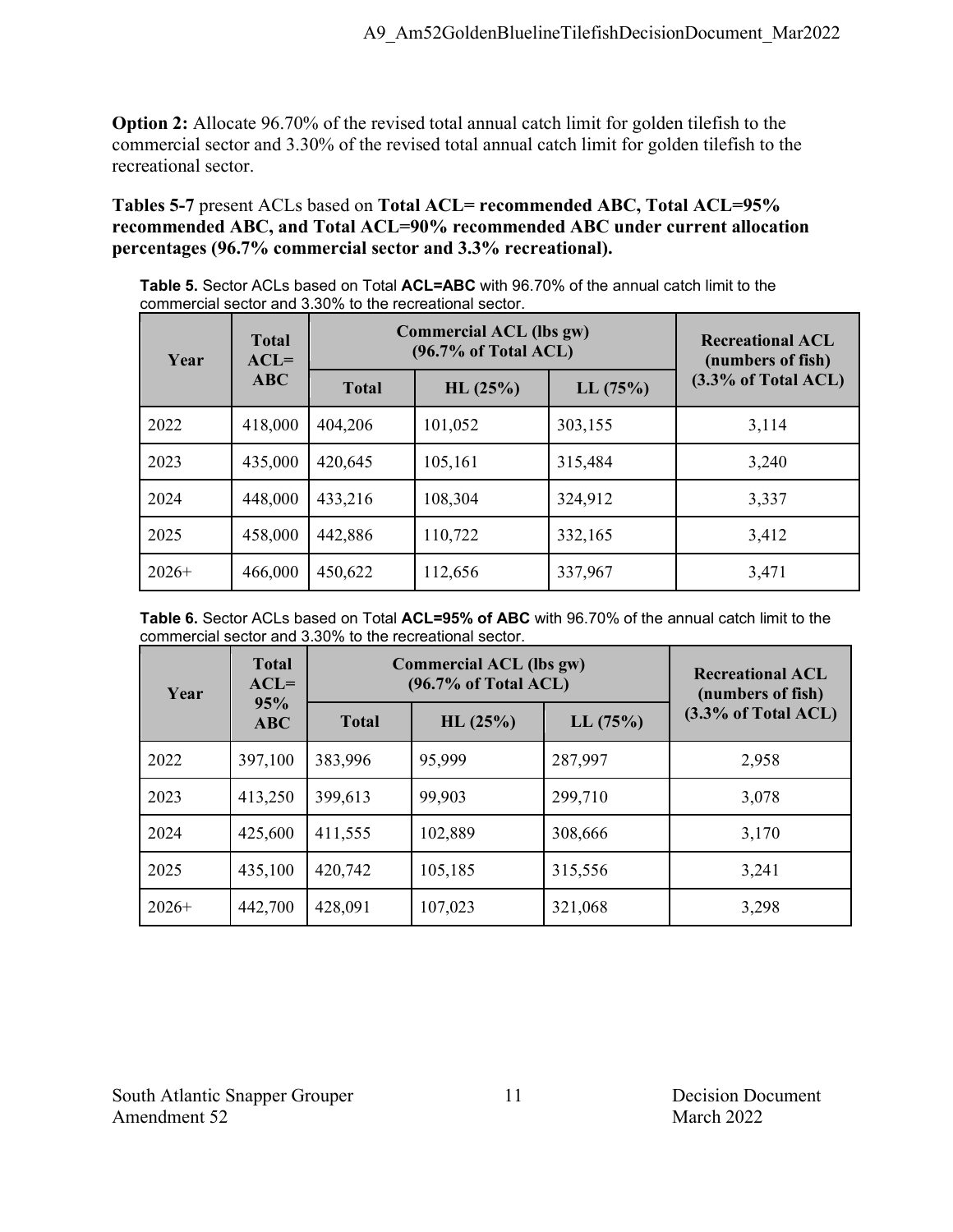| Year    | <b>Total</b><br>$ACL =$ |              | <b>Commercial ACL (lbs gw)</b><br>$(96.7\% \text{ of Total ACL})$ | <b>Recreational ACL</b><br>(numbers of fish) |                        |  |
|---------|-------------------------|--------------|-------------------------------------------------------------------|----------------------------------------------|------------------------|--|
|         | 90%<br><b>ABC</b>       | <b>Total</b> | LL(75%)<br>HL(25%)                                                |                                              | $(3.3\%$ of Total ACL) |  |
| 2022    | 376,200                 | 363,785      | 90,946                                                            | 272,839                                      | 2,802                  |  |
| 2023    | 391,500                 | 378,581      | 94,645                                                            | 283,935                                      | 2,916                  |  |
| 2024    | 403,200                 | 389,894      | 97,474                                                            | 292,421                                      | 3,003                  |  |
| 2025    | 412,200                 | 398,597      | 99,649                                                            | 298,948                                      | 3,070                  |  |
| $2026+$ | 419,400                 | 405,560      | 101,390                                                           | 304,170                                      | 3,124                  |  |

**Table 7.** Sector ACLs based on Total **ACL=90% of ABC** with 96.70% of the annual catch limit to the commercial sector and 3.30% to the recreational sector.

#### **Others?**

## **Discussion:**

- The current commercial ACL is 331,740 lbs gw, and the current recreational ACL is 2,316 fish. The commercial annual catch limit is allocated between two gear sectors: 25% is allocated to the hook and line sector and 75% to the longline sector. The recreational ACL in numbers of fish is based on weight conversion (4.430052 lbs/fish) used in Regulatory Amendment 28 (2018).
- Amendment 18B (2012) allocated 25% of the commercial ACL to the hook-and line component and 75% to the longline component. Such an allocation restored access to the resource by hook-and-line fishermen to proportions observed prior to 2006, and during periods when they have historically harvested golden tilefish (late summer to early fall). It was noted that if the hook-and-line component regularly reached its ACL in the future, the Council would consider increasing the allocation.
- The current allocations for the recreational and commercial sectors are  $3\%$  and  $97\%$ , respectively. These allocation percentages were based on applying the formula of sector annual catch limit = ((mean landings  $2006-2008$ )\* $0.5$ )) + ((mean landings 1986-2008)\* $0.5$ ) to the landings dataset used in Snapper Grouper Amendment 17B that included recreational estimates from the Marine Recreational Information Program's Coastal Household Telephone Survey.
- Applying the same allocation method to data used in SEDAR 66, including recreational FES data where applicable, would result in allocations of 96.70% and 3.30% for the commercial and recreational sectors, respectively.

South Atlantic Snapper Grouper 12 Decision Document Amendment 52 March 2022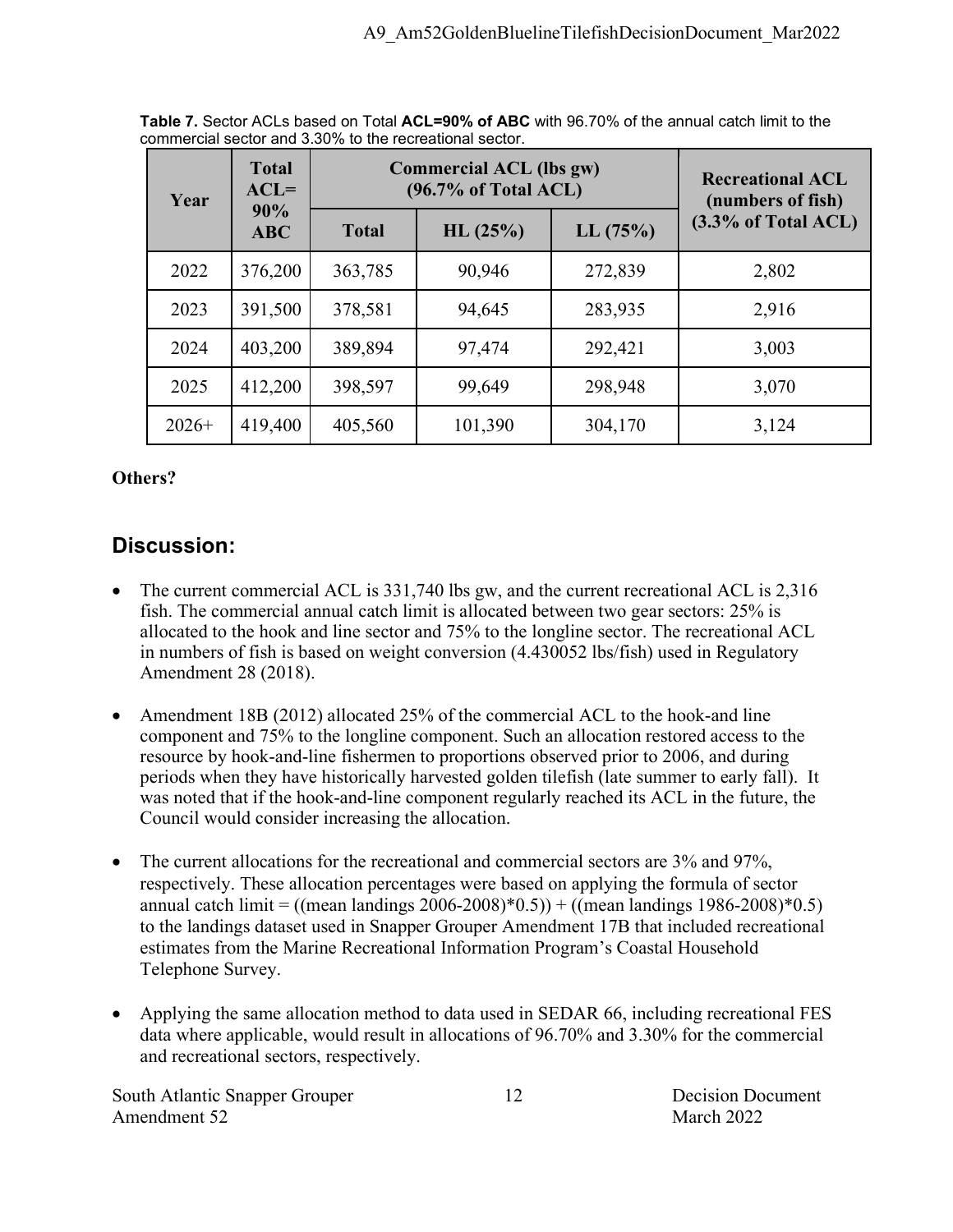### **Committee Action:**

REVIEW RANGE OF ALTERNATIVES UNDER ACTION 2, MODIFY AS NECESSARY, AND SELECT A PREFERRED TO FACILITATE FURTHER ANALYSIS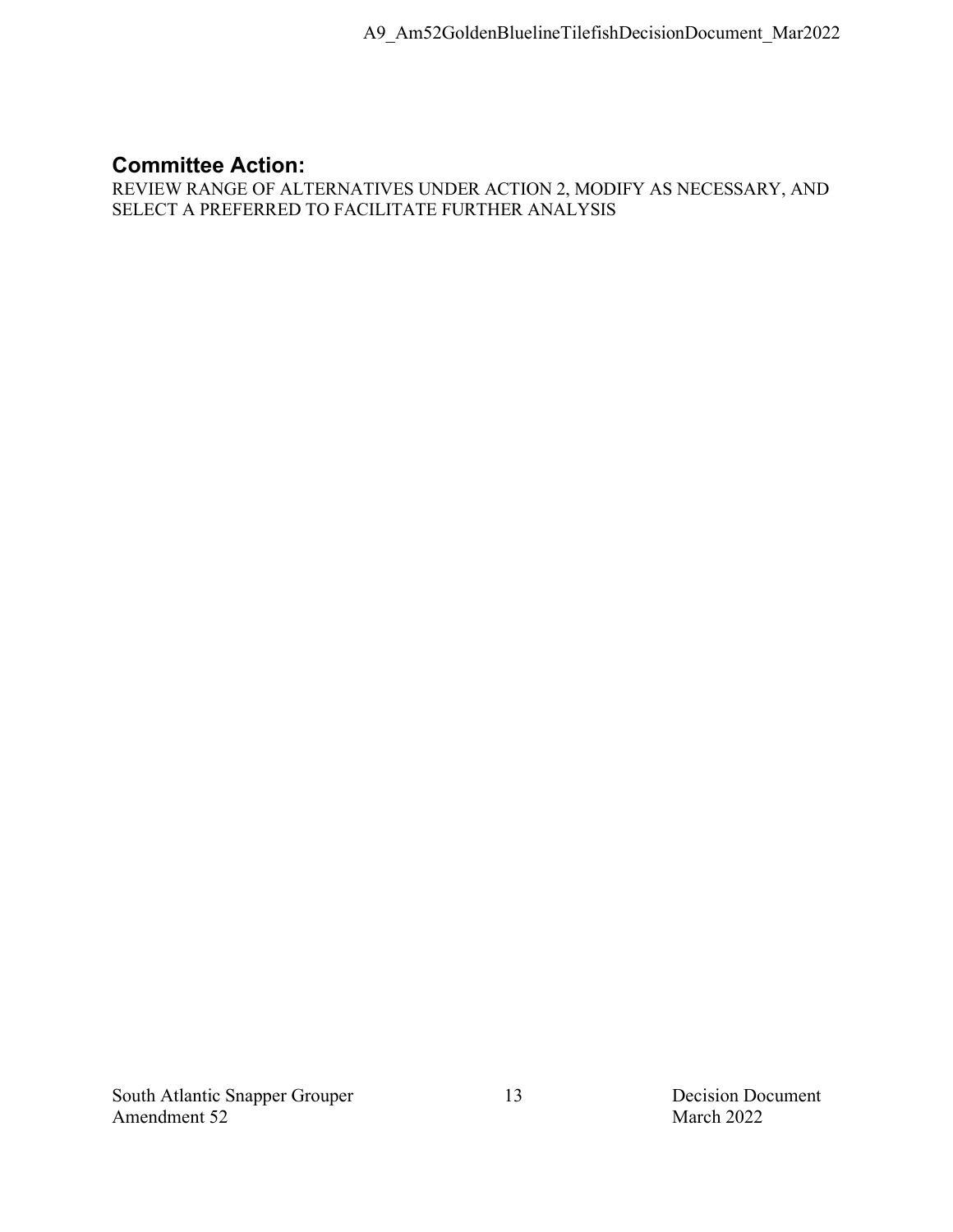## **Action 3. Modify Golden Tilefish Commercial Management Measures?**

|                             | <b>Current Commercial Management Measures</b>                                                                                                  |  |  |  |  |  |  |
|-----------------------------|------------------------------------------------------------------------------------------------------------------------------------------------|--|--|--|--|--|--|
| <b>Season</b>               | Jan 1-Dec 31                                                                                                                                   |  |  |  |  |  |  |
| Limits                      | <b>Sector Trip Limits:</b><br>Longline: $4,000$ lbs gw.<br>Hook and Line: 500 lbs gw.                                                          |  |  |  |  |  |  |
| <b>Size Limit</b>           | None                                                                                                                                           |  |  |  |  |  |  |
| Gear<br><b>Requirements</b> | Dehooking tool required, descending device required onboard vessel, non-<br>stainless steel circle hooks required north of 28° North latitude. |  |  |  |  |  |  |

Current commercial management measures for golden tilefish.

### **Snapper Grouper AP Input:**

- During their [October 2021 meeting,](https://safmc.net/download/BB%20Council%20Dec%202021/Snapper%20Grouper/SGAP_SummaryReport_Oct2021.pdf) the AP discussed changing the start season for hook and line to be different from long line. The suggestions was to change the fishing year for the hook-and-line sector to September or October, or after long line closes.
- During discussion of Regulatory Amendment 28 in April 11-13, 2018 the AP made the following comments:
	- $\circ$  A March 1 start date for the hook-and-line component would coincide with the closure of the longline component and would allow product to be available when groupers are still closed and during Lent.
	- o Fishermen in Florida would prefer for the fishing year to begin on September 1 or October 1. Discards of snowy grouper and blueline tilefish were identified as a concern with a fall opening.
	- o The Snapper Grouper AP passed a motion unanimously which recommended the Council consider an action that would split the hook and line component into two seasons with a March 1 and September 1 start dates splitting the ACL 50/50.
	- o The Council chose Alternative 1 (No Action) over Alternatives 2-4 because the post-season accountability measure for the commercial sector includes a payback of an overage of the commercial sector if the total ACL is exceeded, and, if the fishing years are different, it is hard to know if the total ACL was exceeded. Should the Council choose in the future to adjust the season for the hook and line component of the commercial sector for golden tilefish, the post-season AM would also need to be adjusted.

## **Committee Action:**

PROVIDE GUIDANCE ON ACTION/ALTERNATIVES TO CONSIDER

South Atlantic Snapper Grouper 14 Decision Document Amendment 52 March 2022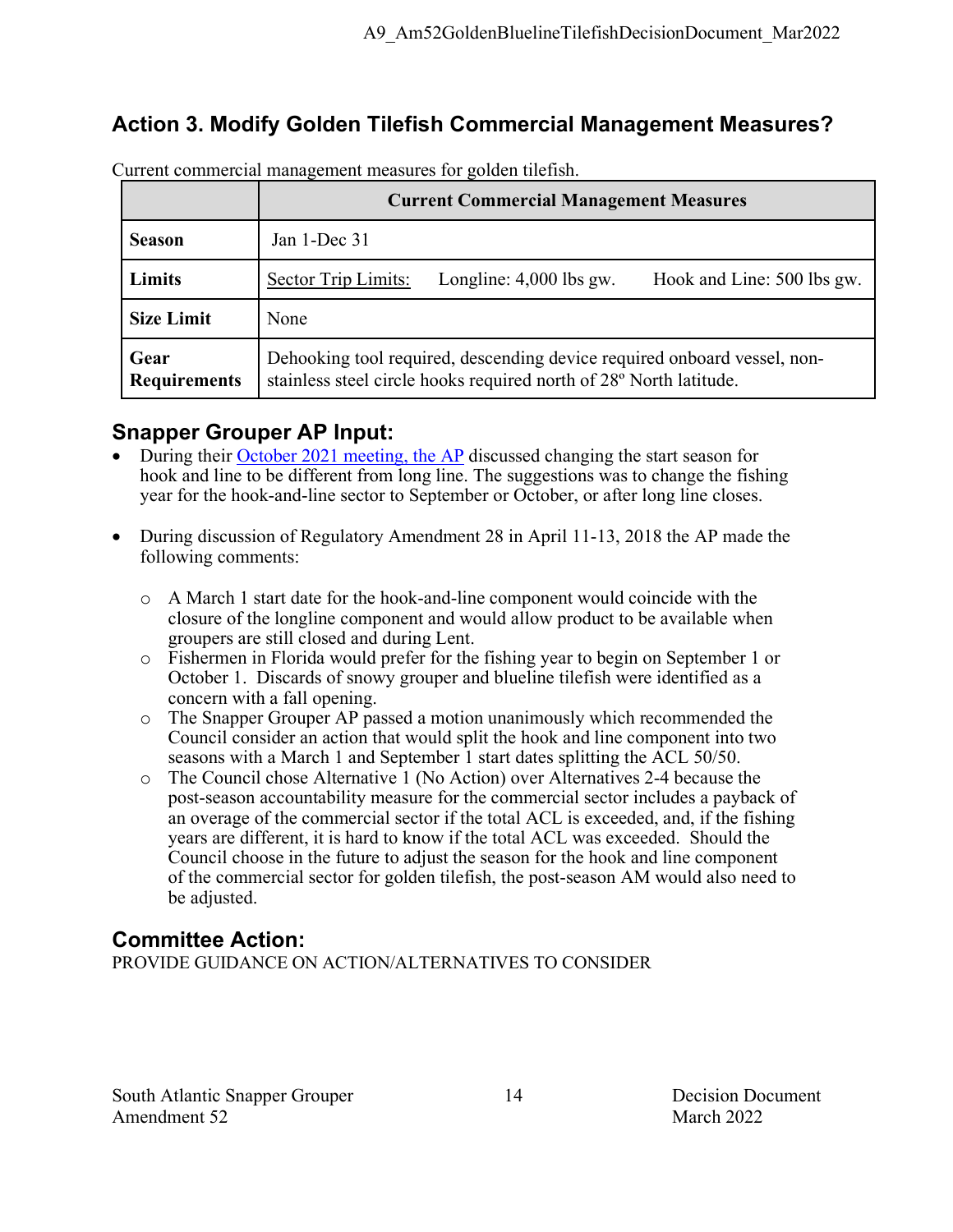## **Action 4. Modify Golden Tilefish Commercial Accountability Measures?**

|                 | <b>In-Season AMs</b> |                 | <b>Post Season AMs</b> |                        |
|-----------------|----------------------|-----------------|------------------------|------------------------|
|                 | <b>Trigger</b>       | Accountabil     | <b>Trigger</b>         | Accountability         |
|                 |                      | ity Measure     |                        | <b>Measure</b>         |
| <b>Option 1</b> | <b>Hook and Line</b> | <b>Hook</b> and | All commercial         | Reduction in the       |
| (Status         | <b>Component:</b>    | Line:           | landings of            | commercial ACL for     |
| Quo)            | landings             | Component       | golden tilefish,       | that                   |
|                 | reach/projected to   | Closes          | as estimated by        | following fishing year |
|                 | reach hook and line  |                 | the SRD,               | by the amount of the   |
|                 | quota                |                 | exceed the             | commercial ACL overa   |
|                 |                      |                 | commercial             | ge in the              |
|                 | Longline             |                 | <b>ACL</b>             | prior fishing year.    |
|                 | <b>Component:</b>    | Longline:       | -AND-golden            |                        |
|                 | landings             | Component       | tilefish is            |                        |
|                 | reach/projected to   | closes.         | overfished             |                        |
|                 | reach longline quota |                 |                        |                        |

Current commercial accountability measures for golden tilefish:

#### **Discussion:**

• Commercial landings relative to the commercial ACL for golden tilefish are presented below.

Table 8. Table of past and present commercial landings (lbs gw) and ACLs for golden tilefish.

| <br>Com. ACL/                      | 2012     | 2013     | 2014    | 2015    | 2016    | 2017     | 2018    | 2019    | 2020                      | 2021                           |
|------------------------------------|----------|----------|---------|---------|---------|----------|---------|---------|---------------------------|--------------------------------|
| Landings                           |          |          |         |         |         |          |         |         |                           |                                |
| Com. ACL<br>H&L(gw)                | 541,295  | 541,295  | 114,678 | 143,872 | 121,962 | 131,941  | 74,445  | 85,141  | 87,616                    | 82,935                         |
| Com. ACL<br>LL (gw)                | Combined | Combined | 564,421 | 389,244 | 411,367 | 405,691  | 227,554 | 282,676 | 256,676                   | 248,805                        |
| Com.<br>Landings<br>H&L(gw)        | 517,188  | 537,946  | 144,678 | 143,872 | 121,962 | 131,941  | 74,445  | 85,141  | 87,616                    | 82,279                         |
| Com.<br>Landings<br>$LL$ (gw)      |          |          | 564,421 | 389,244 | 411,367 | 405,691  | 227,554 | 282,676 | 256,676                   | 242,051                        |
| H&L<br><b>Closure</b><br>Date      | 2/17/12  | 5/5/13   | 8/29/14 | 12/8/15 |         | 11/29/17 | 8/14/18 | 7/23/19 | 7/23/20                   | 6/1/21                         |
| Longline<br><b>Closure</b><br>Date |          |          | 3/5/14  | 2/9/15  | 3/15/16 | 5/19/17  | 3/25/18 | 3/14/19 | $2/18/20$ ;<br>3/14-23/20 | $2/10/21$ :<br>$3/20 - 3 - 21$ |

#### **Committee Action:**

PROVIDE GUIDANCE ON ACTION/ALTERNATIVES TO CONSIDER

South Atlantic Snapper Grouper 15 Decision Document Amendment 52 March 2022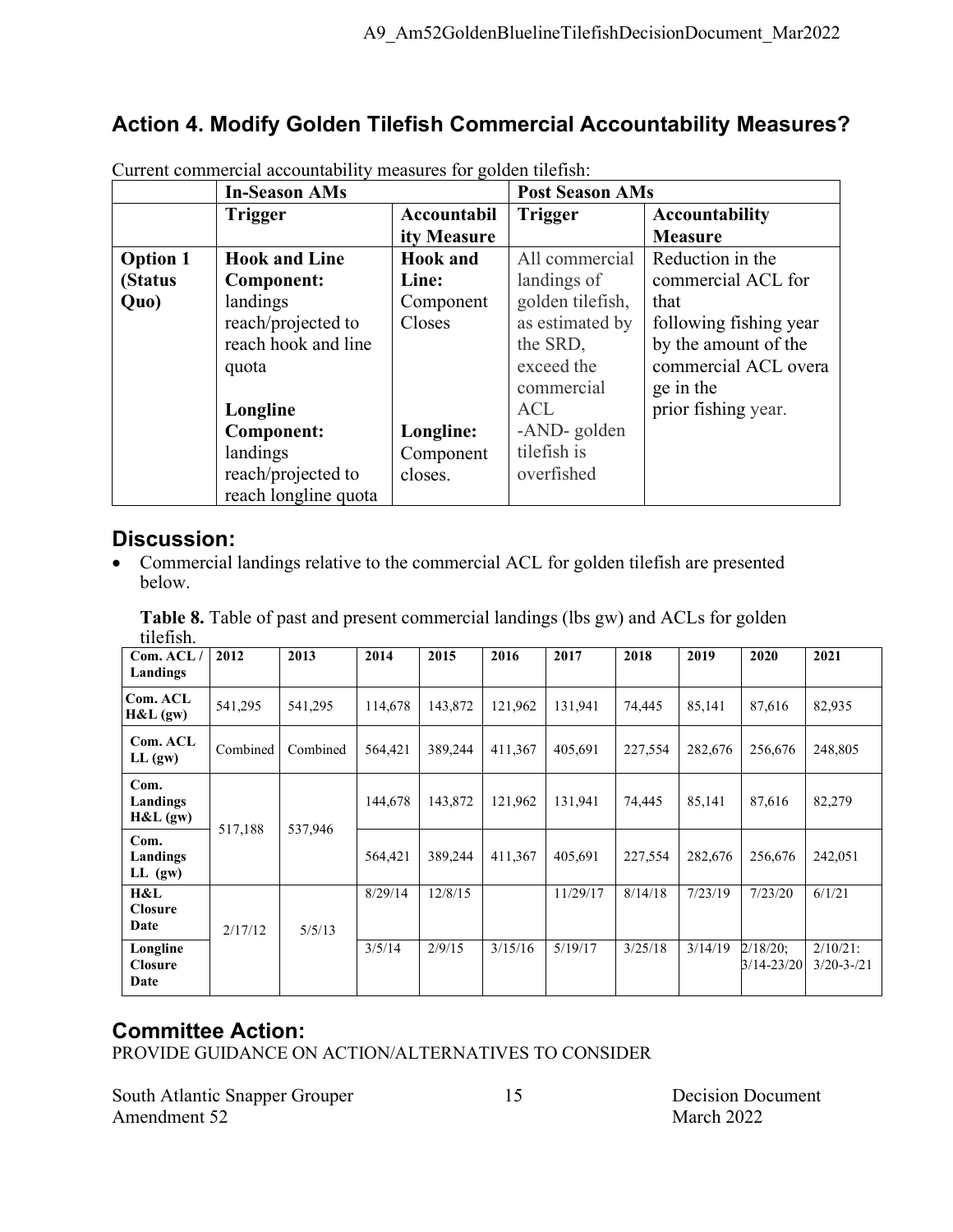### **Action 5. Modify Golden Tilefish Recreational Accountability Measures?**

|                                    | <b>In-Season AMs</b>                                                                                                                                                                             |                                                                                                                                                                                                                     | <b>Post Season AMs</b>                                                                                                                                                                                                                                                                |                                                                                                                                                                                                                                                                 |
|------------------------------------|--------------------------------------------------------------------------------------------------------------------------------------------------------------------------------------------------|---------------------------------------------------------------------------------------------------------------------------------------------------------------------------------------------------------------------|---------------------------------------------------------------------------------------------------------------------------------------------------------------------------------------------------------------------------------------------------------------------------------------|-----------------------------------------------------------------------------------------------------------------------------------------------------------------------------------------------------------------------------------------------------------------|
|                                    | <b>Trigger</b>                                                                                                                                                                                   | <b>Accountability</b><br><b>Measure</b>                                                                                                                                                                             | <b>Trigger</b>                                                                                                                                                                                                                                                                        | <b>Accountability Measure</b>                                                                                                                                                                                                                                   |
| <b>Option 1</b><br>(Status<br>Quo) | If recreational<br>landings of<br>golden tilefish, as<br>estimated by the<br>SRD, reach or are<br>projected to reach<br>the<br>recreational ACL;<br>regardless if the<br>stock is<br>overfished. | Closure of the<br>recreational<br>sector for the<br>remainder of<br>the fishing year<br>unless NMFS<br>determines that<br>no closure is<br>necessary<br>based on the<br>best scientific<br>information<br>available | • Recreational<br>landings of golden<br>tilefish, as estimated<br>by the SRD, exceed<br>the recreational ACL<br>$\bullet$ golden tilefish is<br>identified as<br>overfished;<br>• and the combined<br>commercial and<br>recreational ACL is<br>exceeded in the same<br>calendar year. | Recreational landings<br>will be monitored for a<br>persistence in increased<br>landings and if deemed<br>necessary, reduce the<br>length of the recreational<br>fishing season and the<br>recreational ACL by the<br>amount of the<br>recreational ACL overage |

Current recreational accountability measures for golden tilefish:

#### **Discussion:**

• Recreational landings relative to the recreational ACLs for golden tilefish are presented below.

|  |  |  | <b>Table 9.</b> Table of past and present recreational landings and ACLs for golden tilefish. |  |  |  |
|--|--|--|-----------------------------------------------------------------------------------------------|--|--|--|
|--|--|--|-----------------------------------------------------------------------------------------------|--|--|--|

| Rec.                                                      | 2012  | 2013  | 2014  | 2015  | 2016   | 2017  | 2018  | 2019   | 2020  | 2021  |
|-----------------------------------------------------------|-------|-------|-------|-------|--------|-------|-------|--------|-------|-------|
| ACL/                                                      |       |       |       |       |        |       |       |        |       |       |
| Landings                                                  |       |       |       |       |        |       |       |        |       |       |
| Rec. ACL                                                  | 3,019 | 3,019 | 3,019 | 3,019 | 3,019  | 3,019 | 2,187 | 2,316  | 2,316 | 2,316 |
| $#$ of fish)                                              |       |       |       |       |        |       |       |        |       |       |
| Rec.<br>Landings,<br>"Old"<br><b>MRIP</b><br>$#$ of fish) | 3,627 | 4,143 | 1,357 | 3,595 | 13,010 | 1,746 | 3,112 | 15,638 | 2,894 | 2,539 |

## **Committee Action:**

PROVIDE GUIDANCE ON ACTION/ALTERNATIVES TO CONSIDER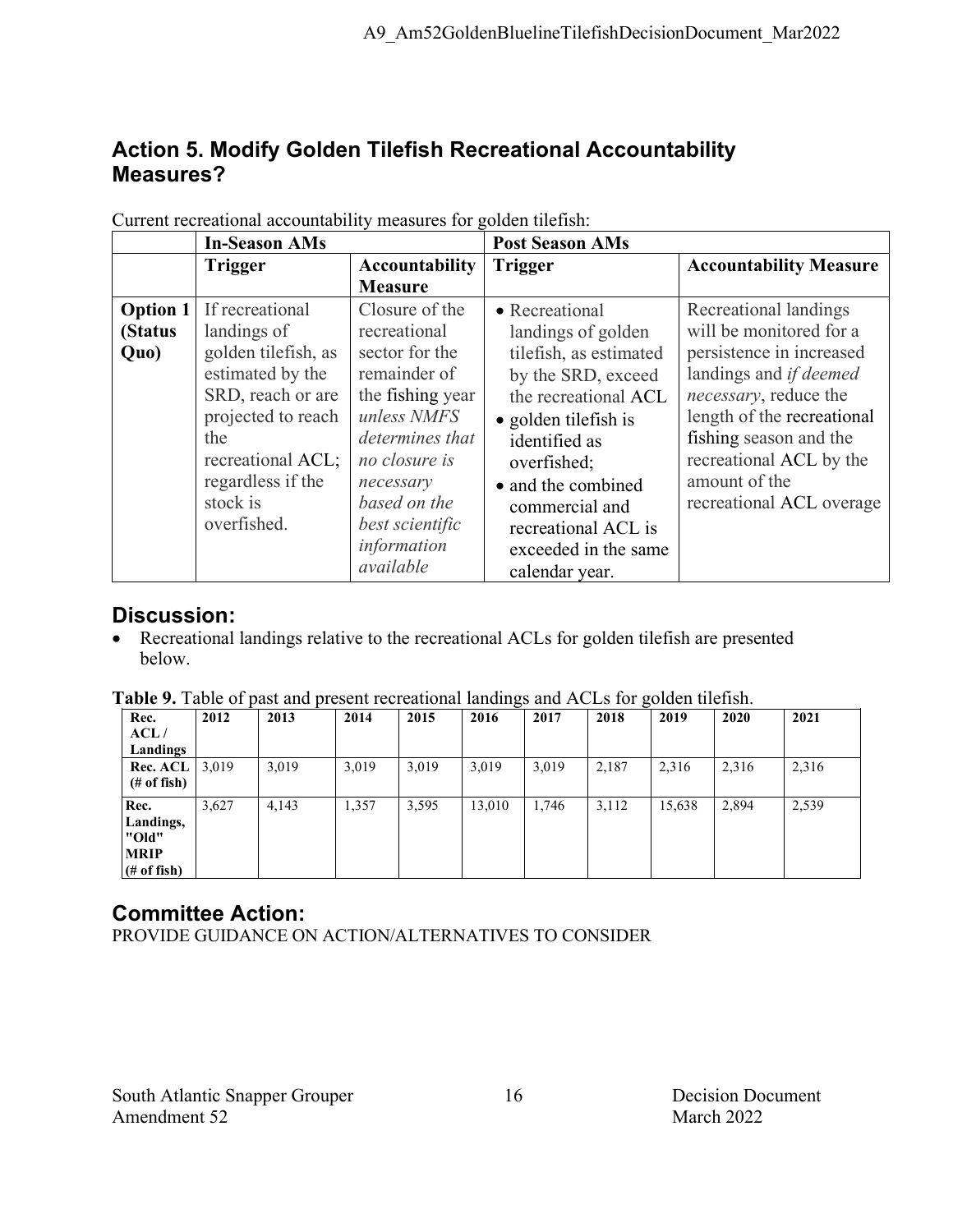#### **Action 6. Modify blueline tilefish recreational management measures.**

**Purpose of Action:** In the last six years, landings of blueline tilefish in the South Atlantic region have often exceeded the sector and total ACL, and the National Standard Guidelines contain the following language: *If the catch exceeds the ACL for a given stock, or stock complex, more than once in the last four years, the system of ACLs and AMs should be reevaluated and modified if necessary to improve its performance and effectiveness.*

#### **Modify Bag Limit?**

**Option 1 (No Action)**. The recreational bag limit for blueline tilefish in the South Atlantic exclusive economic zone is 3 per person per day.

**Option 2**. Reduce the recreational bag limit for blueline tilefish?

**Option 3.** Disallow retention of recreational bag limit of blueline tilefish by captain and crew?

**Option 4.** Modify length of recreational season?

#### **Modify Recreational Season?**

**Option 1 (No Action).** Recreational harvest of blueline tilefish is allowed annually from May 1 to August 31.

#### **Others?**

#### **Discussion:**

- Effective January 27, 2014, federal rules were amended to allow captains and crew of forhire vessels with valid Federal South Atlantic Charter/Headboat Snapper Grouper Permits to retain bag limit quantities of all snapper grouper species during the open recreational season.
- During the development of Snapper Grouper Visioning Amendment (SG Regulatory Amendment 26 2019) the Council initially intended to tailor management measures to the group of deep-water species that are most frequently targeted by recreational fishermen in the region. The Council reasoned that creating an aggregate comprised of only these species would facilitate implementing regulations for species that have similar habitat requirements and life histories. However, fishermen's access to these species from different areas of the South Atlantic region is heavily influenced by factors such as distance to fishing grounds and weather. Consequently, management measures such as a recreational season are difficult to implement with the same level of success region-wide. Hence, the Council chose No Action as their preferred alternative.

#### **Committee Action:**

PROVIDE GUIDANCE ON ACTION/ALTERNATIVES TO CONSIDER

South Atlantic Snapper Grouper 17 17 Decision Document Amendment 52 March 2022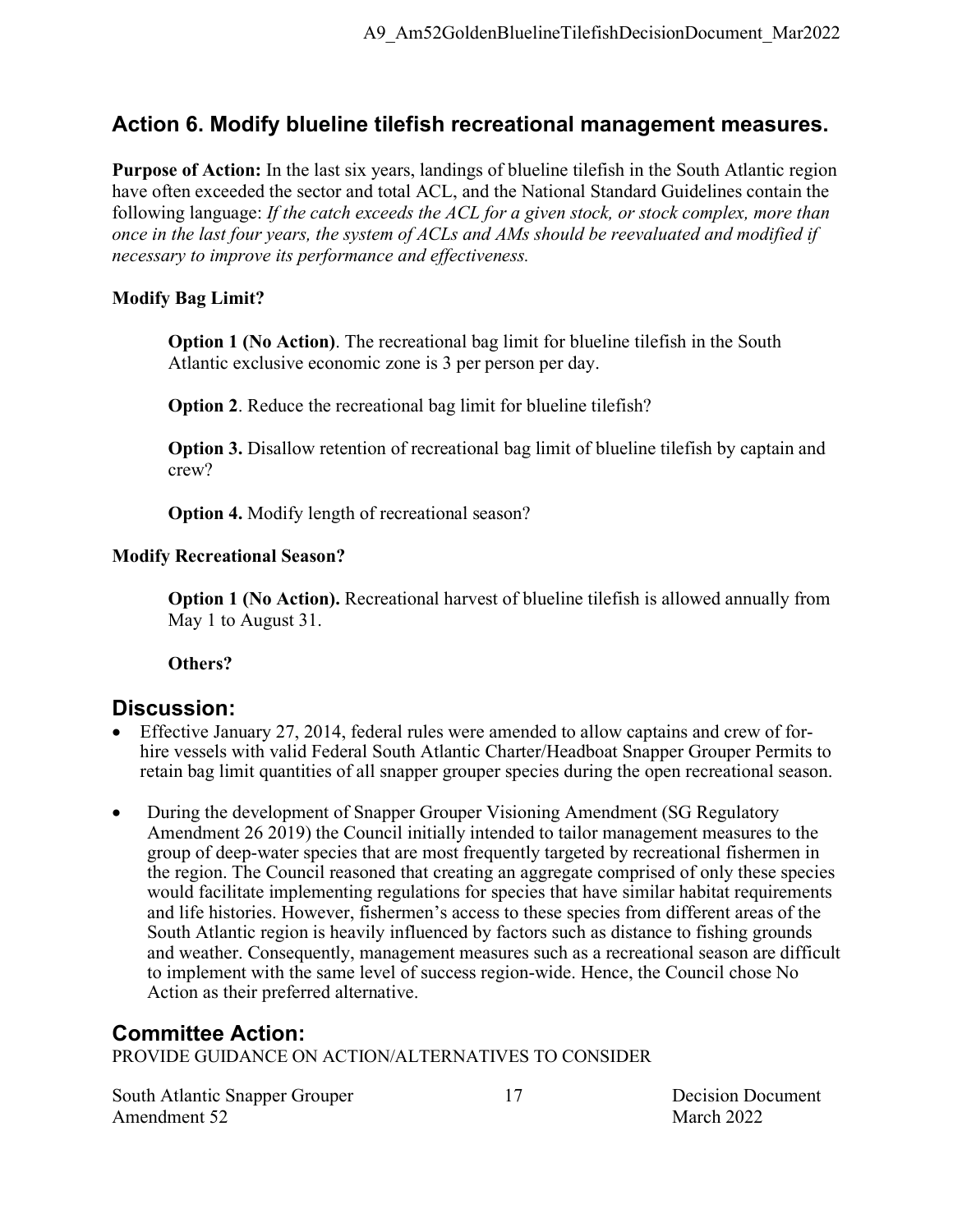## **Action 7. Modify blueline tilefish recreational accountability measures.**

**Purpose of Action:** In the last six years, landings of blueline tilefish in the South Atlantic region have often exceeded the sector and total ACL, and the National Standard Guidelines contain the following language: *If the catch exceeds the ACL for a given stock, or stock complex, more than once in the last four years, the system of ACLs and AMs should be reevaluated and modified if necessary to improve its performance and effectiveness*

**Option 1 (No Action).** If recreational landings reach or are projected to reach the recreational annual catch limit, to exceed the total ACL, and blueline tilefish is overfished; the recreational harvest will be reduced in the following fishing year. The following year recreational ACL will be reduced by the amount of the recreational ACL overage in the prior fishing year unless National Marine Fisheries Service determines that no closure is necessary based on the best scientific information available.

**Option 2**. National Marine Fisheries Service will annually announce the recreational fishing season start and end dates in the *Federal Register* and by other methods, as deemed appropriate. The fishing season will start on (date) and end on the date National Marine Fisheries Service projects the recreational annual catch limit will be met.

**Option 3**. If recreational landings exceed the recreational annual catch limit, reduce the length of the following year's recreational fishing season by the amount necessary to prevent the recreational annual catch limit from being exceeded in the following year, regardless of stock status. However, the length of the recreational season will not be reduced if the Regional Administrator determines, using the best scientific information available, that it is not necessary.

#### **Discussion:**

• Landings relative to ACLs for blueline tilefish are presented below.

| ACLs/                                          | 2014    | 2015    | 2016    | 2017    | 2018    | 2019    | 2020    | 2021    |
|------------------------------------------------|---------|---------|---------|---------|---------|---------|---------|---------|
| Landings                                       |         |         |         |         |         |         |         |         |
| Rec. ACL<br>(ww)                               | 111,893 | 17,791  | 87,277  | 87,277  | 87,277  | 87,277  | 116,820 | 116,820 |
| Rec.<br>Landings,<br><b>MRIP-</b><br>CHTS (ww) | 95,712  | 45,323  | 172,286 | 153,959 | 116,597 | 110,113 | 392,253 | 187,825 |
| Rec.<br><b>Closure</b><br>date                 |         | 6/10/15 |         |         |         |         |         |         |

**Table 10.** Table of past and present recreational landings and ACLs for blueline tilefish and recreational closures, 2014-2021.

## **Committee Action:**

PROVIDE GUIDANCE ON ACTION/ALTERNATIVES TO CONSIDER

South Atlantic Snapper Grouper 18 Decision Document Amendment 52 March 2022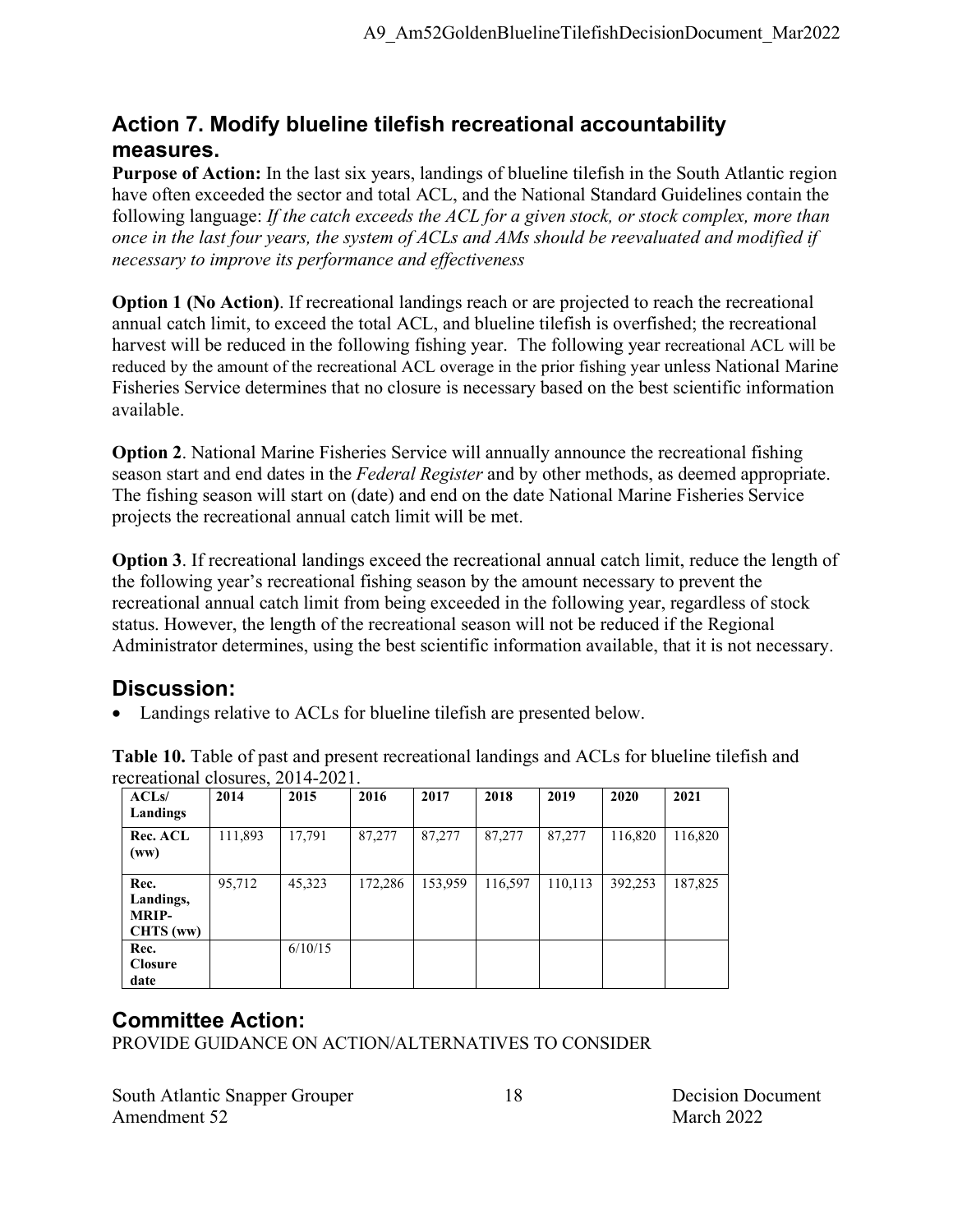## **Appendix A.**

| Management<br><b>Measures</b>                              | 2012     | 2013                | 2014             | 2015             | 2016             | 2017             | 2018            | 2019             | 2020                                  | 2021                                     |
|------------------------------------------------------------|----------|---------------------|------------------|------------------|------------------|------------------|-----------------|------------------|---------------------------------------|------------------------------------------|
| $ABC$ (gw)                                                 | 668,000  | 668,000             | 668,000          | 655,000          | 558,000          | 558,000          | 323,000         | 342,000          | 342,000                               | 342,000                                  |
| <b>Total ACL (gw)</b>                                      | 625,000  | 625,000             | 625,000          | 625,000          | 558,000          | 558,000          | 323,000         | 342,000          | 342,000                               | 342,000                                  |
| Com. ACL H&L(gw)                                           | 541,295  | 541,295             | 114,678          | 143,872          | 121,962          | 131,941          | 74,445          | 85,141           | 87,616                                | 82,935                                   |
| Com. ACL LL (gw)                                           | Combined | Combined            | 564,421          | 389,244          | 411,367          | 405,691          | 227,554         | 282,676          | 256,676                               | 248,805                                  |
| <b>Com. Landings</b><br>H&L(gw)                            |          | 537,946             | 144,678          | 143,872          | 121,962          | 131,941          | 74,445          | 85,141           | 87,616                                | 82,279                                   |
| <b>Com. Landings LL</b><br>(gw)                            | 517,188  |                     | 564,421          | 389,244          | 411,367          | 405,691          | 227,554         | 282,676          | 256,676                               | 242,051                                  |
| Com. Overage/<br>Underage $H&L(\%)$<br><b>Closure Date</b> |          | 95.5<br>99.4 5/5/13 | 106.9<br>8/29/14 | 106.3<br>12/8/15 | 90.1             | 97.5<br>11/29/17 | 93.8<br>8/14/18 | 102.7<br>7/23/19 | 105.6<br>7/23/20                      | 100.8<br>6/1/21                          |
| Com. Overage/<br>Underage LL (%)<br><b>Closure Date</b>    | 2/17/12  |                     | 139<br>3/5/14    | 95.9<br>2/19/15  | 101.3<br>3/15/16 | 99.9<br>5/19/17  | 96.8<br>3/25/18 | 113.6<br>3/14/19 | 103.1<br>2/18/20;<br>$3/14-$<br>23/20 | 94.3<br>$2/10/21$ :<br>$3/20 -$<br>30/21 |
| $Rec. ACL$ (# of fish)                                     | 3,019    | 3,019               | 3,019            | 3,019            | 3,019            | 3,019            | 2,187           | 2,316            | 2,316                                 | 2,316                                    |
| <b>Rec. Landings,</b><br>"Old" MRIP (# of<br>fish)         | 3,627    | 4,143               | 1,357            | 3,595            | 13,010           | 1,746            | 3,112           | 15,638           | 2,894                                 | 2,539                                    |
| Rec. Overage/<br>Underage (%)<br><b>Closure Date</b>       | 120.1    | 137.2<br>6/3/13     | 44.9<br>6/7/14   | 119.1<br>8/11/15 | 430.9<br>8/27/16 | 57.8             | 142             | 675              | 125                                   | 110                                      |

**Table A1.** Table of past and present ABC, ACLs, landings, and closures for golden tilefish.

South Atlantic Snapper Grouper<br>March 2022

19 Decision Document Amendment 52